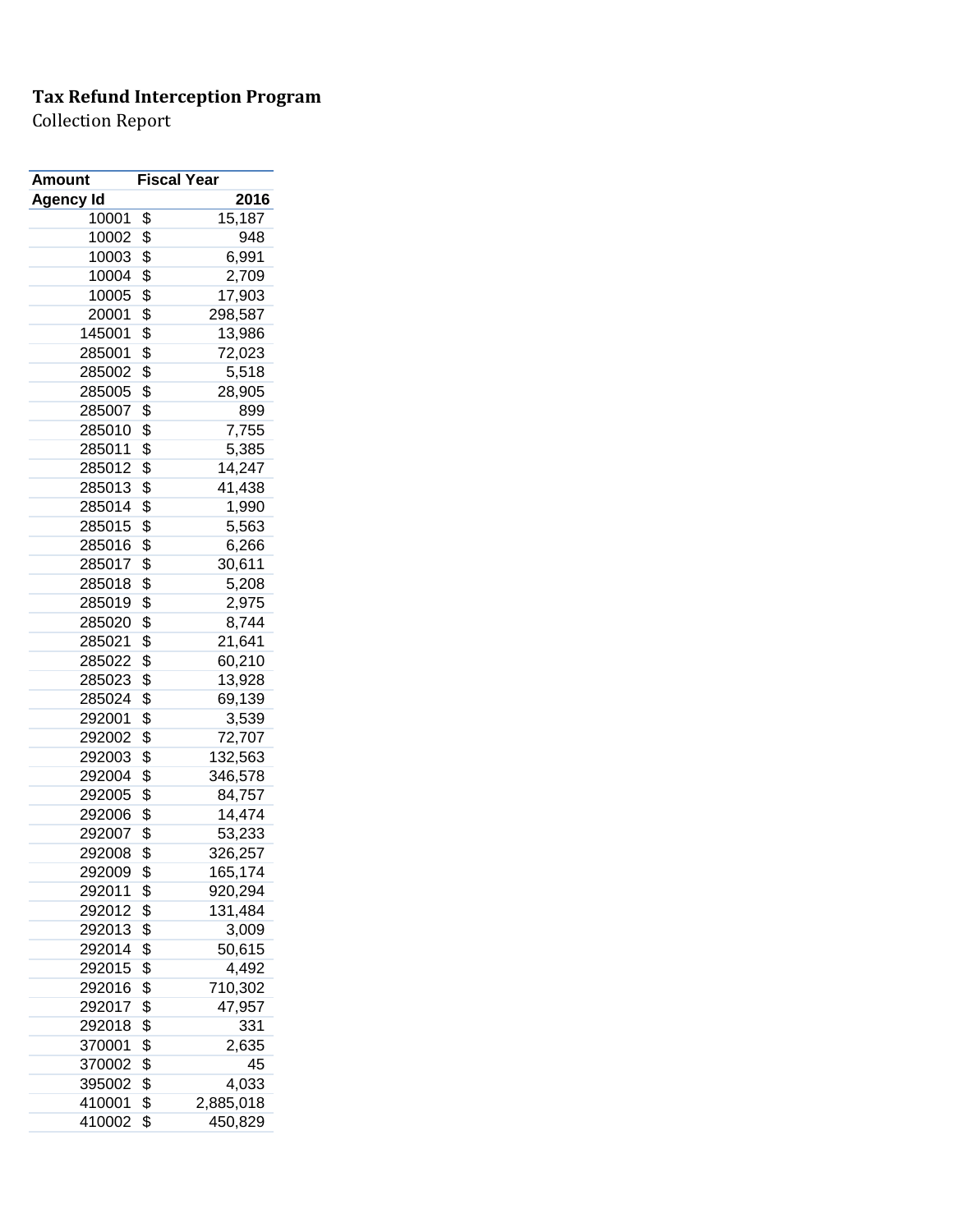| 2016<br><b>Agency Id</b><br>410003<br>\$<br>101,666<br>410004<br>\$<br>15,938<br>\$<br>125<br>410006<br>\$<br>410007<br>472<br>\$<br>410009<br>165<br>\$<br>410010<br>696<br>\$<br>410011<br>749<br>\$<br>410012<br>1,327<br>\$<br>193<br>410014<br>\$<br>410015<br>973<br>\$<br>410016<br>676<br>\$<br>410017<br>553<br>\$<br>410021<br>886<br>\$<br>410022<br>241<br>\$<br>410025<br>952<br>\$<br>45<br>410026<br>\$<br>435199<br>14,856,446<br>\$<br>445001<br>3,220,125<br>\$<br>356,715<br>448001<br>\$<br>455001<br>22,788<br>\$<br>465001<br>340<br>\$<br>465002<br>899<br>\$<br>485001<br>31,684<br>\$<br>498001<br>3,293,446<br>\$<br>499001<br>20,626<br>\$<br>499002<br>256<br>680001<br>\$<br>1,543<br>\$<br>901001<br>989<br>\$<br>4,448<br>901996<br>\$<br>901997<br>1,376<br>\$<br>24,354<br>901998<br>\$<br>901999<br>68,082<br>\$<br>902002<br>114<br>11,118<br>902003<br>\$<br>\$<br>846<br>902004<br>\$<br>1,537<br>902006<br>\$<br>1,593<br>902996<br>\$<br>54,503<br>902999<br>\$<br>10,717<br>903001<br>\$<br>903002<br>1,592<br>\$<br>903003<br>714<br>\$<br>15<br>903005<br>\$<br>903006<br>739<br>\$<br>903008<br>906<br>\$<br>903009<br>1,551<br>\$<br>903010<br>326<br>903012<br>\$<br>5,408 | Amount | <b>Fiscal Year</b> |       |
|-------------------------------------------------------------------------------------------------------------------------------------------------------------------------------------------------------------------------------------------------------------------------------------------------------------------------------------------------------------------------------------------------------------------------------------------------------------------------------------------------------------------------------------------------------------------------------------------------------------------------------------------------------------------------------------------------------------------------------------------------------------------------------------------------------------------------------------------------------------------------------------------------------------------------------------------------------------------------------------------------------------------------------------------------------------------------------------------------------------------------------------------------------------------------------------------------------------------------|--------|--------------------|-------|
|                                                                                                                                                                                                                                                                                                                                                                                                                                                                                                                                                                                                                                                                                                                                                                                                                                                                                                                                                                                                                                                                                                                                                                                                                         |        |                    |       |
|                                                                                                                                                                                                                                                                                                                                                                                                                                                                                                                                                                                                                                                                                                                                                                                                                                                                                                                                                                                                                                                                                                                                                                                                                         |        |                    |       |
|                                                                                                                                                                                                                                                                                                                                                                                                                                                                                                                                                                                                                                                                                                                                                                                                                                                                                                                                                                                                                                                                                                                                                                                                                         |        |                    |       |
|                                                                                                                                                                                                                                                                                                                                                                                                                                                                                                                                                                                                                                                                                                                                                                                                                                                                                                                                                                                                                                                                                                                                                                                                                         |        |                    |       |
|                                                                                                                                                                                                                                                                                                                                                                                                                                                                                                                                                                                                                                                                                                                                                                                                                                                                                                                                                                                                                                                                                                                                                                                                                         |        |                    |       |
|                                                                                                                                                                                                                                                                                                                                                                                                                                                                                                                                                                                                                                                                                                                                                                                                                                                                                                                                                                                                                                                                                                                                                                                                                         |        |                    |       |
|                                                                                                                                                                                                                                                                                                                                                                                                                                                                                                                                                                                                                                                                                                                                                                                                                                                                                                                                                                                                                                                                                                                                                                                                                         |        |                    |       |
|                                                                                                                                                                                                                                                                                                                                                                                                                                                                                                                                                                                                                                                                                                                                                                                                                                                                                                                                                                                                                                                                                                                                                                                                                         |        |                    |       |
|                                                                                                                                                                                                                                                                                                                                                                                                                                                                                                                                                                                                                                                                                                                                                                                                                                                                                                                                                                                                                                                                                                                                                                                                                         |        |                    |       |
|                                                                                                                                                                                                                                                                                                                                                                                                                                                                                                                                                                                                                                                                                                                                                                                                                                                                                                                                                                                                                                                                                                                                                                                                                         |        |                    |       |
|                                                                                                                                                                                                                                                                                                                                                                                                                                                                                                                                                                                                                                                                                                                                                                                                                                                                                                                                                                                                                                                                                                                                                                                                                         |        |                    |       |
|                                                                                                                                                                                                                                                                                                                                                                                                                                                                                                                                                                                                                                                                                                                                                                                                                                                                                                                                                                                                                                                                                                                                                                                                                         |        |                    |       |
|                                                                                                                                                                                                                                                                                                                                                                                                                                                                                                                                                                                                                                                                                                                                                                                                                                                                                                                                                                                                                                                                                                                                                                                                                         |        |                    |       |
|                                                                                                                                                                                                                                                                                                                                                                                                                                                                                                                                                                                                                                                                                                                                                                                                                                                                                                                                                                                                                                                                                                                                                                                                                         |        |                    |       |
|                                                                                                                                                                                                                                                                                                                                                                                                                                                                                                                                                                                                                                                                                                                                                                                                                                                                                                                                                                                                                                                                                                                                                                                                                         |        |                    |       |
|                                                                                                                                                                                                                                                                                                                                                                                                                                                                                                                                                                                                                                                                                                                                                                                                                                                                                                                                                                                                                                                                                                                                                                                                                         |        |                    |       |
|                                                                                                                                                                                                                                                                                                                                                                                                                                                                                                                                                                                                                                                                                                                                                                                                                                                                                                                                                                                                                                                                                                                                                                                                                         |        |                    |       |
|                                                                                                                                                                                                                                                                                                                                                                                                                                                                                                                                                                                                                                                                                                                                                                                                                                                                                                                                                                                                                                                                                                                                                                                                                         |        |                    |       |
|                                                                                                                                                                                                                                                                                                                                                                                                                                                                                                                                                                                                                                                                                                                                                                                                                                                                                                                                                                                                                                                                                                                                                                                                                         |        |                    |       |
|                                                                                                                                                                                                                                                                                                                                                                                                                                                                                                                                                                                                                                                                                                                                                                                                                                                                                                                                                                                                                                                                                                                                                                                                                         |        |                    |       |
|                                                                                                                                                                                                                                                                                                                                                                                                                                                                                                                                                                                                                                                                                                                                                                                                                                                                                                                                                                                                                                                                                                                                                                                                                         |        |                    |       |
|                                                                                                                                                                                                                                                                                                                                                                                                                                                                                                                                                                                                                                                                                                                                                                                                                                                                                                                                                                                                                                                                                                                                                                                                                         |        |                    |       |
|                                                                                                                                                                                                                                                                                                                                                                                                                                                                                                                                                                                                                                                                                                                                                                                                                                                                                                                                                                                                                                                                                                                                                                                                                         |        |                    |       |
|                                                                                                                                                                                                                                                                                                                                                                                                                                                                                                                                                                                                                                                                                                                                                                                                                                                                                                                                                                                                                                                                                                                                                                                                                         |        |                    |       |
|                                                                                                                                                                                                                                                                                                                                                                                                                                                                                                                                                                                                                                                                                                                                                                                                                                                                                                                                                                                                                                                                                                                                                                                                                         |        |                    |       |
|                                                                                                                                                                                                                                                                                                                                                                                                                                                                                                                                                                                                                                                                                                                                                                                                                                                                                                                                                                                                                                                                                                                                                                                                                         |        |                    |       |
|                                                                                                                                                                                                                                                                                                                                                                                                                                                                                                                                                                                                                                                                                                                                                                                                                                                                                                                                                                                                                                                                                                                                                                                                                         |        |                    |       |
|                                                                                                                                                                                                                                                                                                                                                                                                                                                                                                                                                                                                                                                                                                                                                                                                                                                                                                                                                                                                                                                                                                                                                                                                                         |        |                    |       |
|                                                                                                                                                                                                                                                                                                                                                                                                                                                                                                                                                                                                                                                                                                                                                                                                                                                                                                                                                                                                                                                                                                                                                                                                                         |        |                    |       |
|                                                                                                                                                                                                                                                                                                                                                                                                                                                                                                                                                                                                                                                                                                                                                                                                                                                                                                                                                                                                                                                                                                                                                                                                                         |        |                    |       |
|                                                                                                                                                                                                                                                                                                                                                                                                                                                                                                                                                                                                                                                                                                                                                                                                                                                                                                                                                                                                                                                                                                                                                                                                                         |        |                    |       |
|                                                                                                                                                                                                                                                                                                                                                                                                                                                                                                                                                                                                                                                                                                                                                                                                                                                                                                                                                                                                                                                                                                                                                                                                                         |        |                    |       |
|                                                                                                                                                                                                                                                                                                                                                                                                                                                                                                                                                                                                                                                                                                                                                                                                                                                                                                                                                                                                                                                                                                                                                                                                                         |        |                    |       |
|                                                                                                                                                                                                                                                                                                                                                                                                                                                                                                                                                                                                                                                                                                                                                                                                                                                                                                                                                                                                                                                                                                                                                                                                                         |        |                    |       |
|                                                                                                                                                                                                                                                                                                                                                                                                                                                                                                                                                                                                                                                                                                                                                                                                                                                                                                                                                                                                                                                                                                                                                                                                                         |        |                    |       |
|                                                                                                                                                                                                                                                                                                                                                                                                                                                                                                                                                                                                                                                                                                                                                                                                                                                                                                                                                                                                                                                                                                                                                                                                                         |        |                    |       |
|                                                                                                                                                                                                                                                                                                                                                                                                                                                                                                                                                                                                                                                                                                                                                                                                                                                                                                                                                                                                                                                                                                                                                                                                                         |        |                    |       |
|                                                                                                                                                                                                                                                                                                                                                                                                                                                                                                                                                                                                                                                                                                                                                                                                                                                                                                                                                                                                                                                                                                                                                                                                                         |        |                    |       |
|                                                                                                                                                                                                                                                                                                                                                                                                                                                                                                                                                                                                                                                                                                                                                                                                                                                                                                                                                                                                                                                                                                                                                                                                                         |        |                    |       |
|                                                                                                                                                                                                                                                                                                                                                                                                                                                                                                                                                                                                                                                                                                                                                                                                                                                                                                                                                                                                                                                                                                                                                                                                                         |        |                    |       |
|                                                                                                                                                                                                                                                                                                                                                                                                                                                                                                                                                                                                                                                                                                                                                                                                                                                                                                                                                                                                                                                                                                                                                                                                                         |        |                    |       |
|                                                                                                                                                                                                                                                                                                                                                                                                                                                                                                                                                                                                                                                                                                                                                                                                                                                                                                                                                                                                                                                                                                                                                                                                                         |        |                    |       |
|                                                                                                                                                                                                                                                                                                                                                                                                                                                                                                                                                                                                                                                                                                                                                                                                                                                                                                                                                                                                                                                                                                                                                                                                                         |        |                    |       |
|                                                                                                                                                                                                                                                                                                                                                                                                                                                                                                                                                                                                                                                                                                                                                                                                                                                                                                                                                                                                                                                                                                                                                                                                                         |        |                    |       |
|                                                                                                                                                                                                                                                                                                                                                                                                                                                                                                                                                                                                                                                                                                                                                                                                                                                                                                                                                                                                                                                                                                                                                                                                                         |        |                    |       |
|                                                                                                                                                                                                                                                                                                                                                                                                                                                                                                                                                                                                                                                                                                                                                                                                                                                                                                                                                                                                                                                                                                                                                                                                                         |        |                    |       |
|                                                                                                                                                                                                                                                                                                                                                                                                                                                                                                                                                                                                                                                                                                                                                                                                                                                                                                                                                                                                                                                                                                                                                                                                                         |        |                    |       |
|                                                                                                                                                                                                                                                                                                                                                                                                                                                                                                                                                                                                                                                                                                                                                                                                                                                                                                                                                                                                                                                                                                                                                                                                                         |        |                    |       |
|                                                                                                                                                                                                                                                                                                                                                                                                                                                                                                                                                                                                                                                                                                                                                                                                                                                                                                                                                                                                                                                                                                                                                                                                                         | 903994 | \$                 | 2,889 |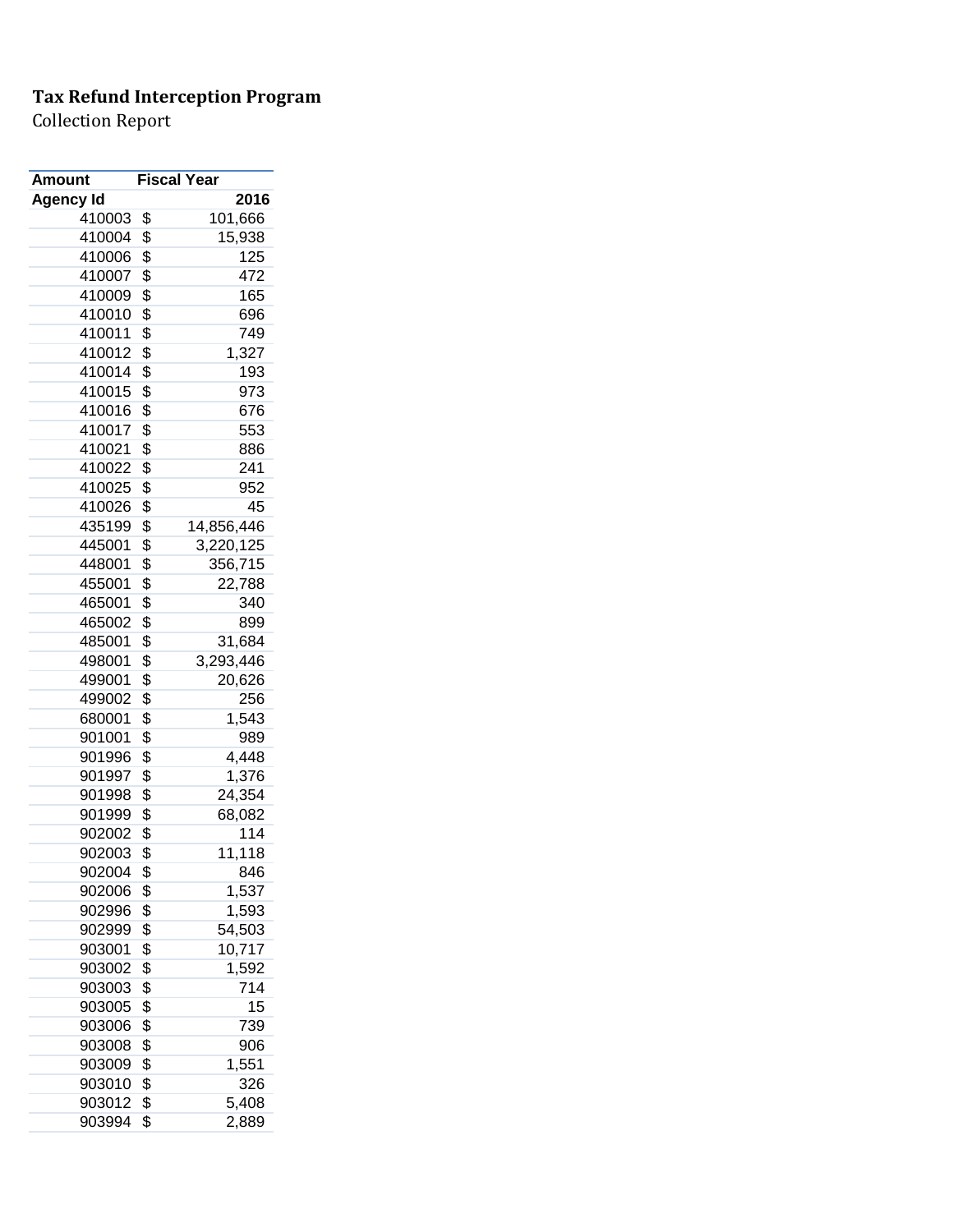| 2016<br><b>Agency Id</b><br>513<br>903995<br>\$<br>\$<br>6,018<br>903996<br>\$<br>11,157<br>903997<br>\$<br>391<br>903998<br>\$<br>119,130<br>903999<br>\$<br>904001<br>3,948<br>\$<br>540<br>904002<br>\$<br>904997<br>2,574<br>\$<br>904998<br>2,778<br>904999<br>\$<br>33,798<br>\$<br>905001<br>30,056<br>\$<br>5,137<br>905002<br>\$<br>905004<br>5,334<br>\$<br>905005<br>145,490<br>\$<br>905006<br>4,026<br>\$<br>905008<br>9,662<br>\$<br>4,042<br>905010<br>\$<br>905012<br>9,167<br>\$<br>905014<br>7,453<br>\$<br>905015<br>10,765<br>\$<br>208,164<br>905017<br>\$<br>905018<br>18,010<br>\$<br>92,712<br>905019<br>\$<br>905020<br>7,203<br>\$<br>905021<br>949<br>\$<br>1,103<br>905022<br>\$<br>905023<br>6,809<br>\$<br>905024<br>2,187<br>\$<br>905025<br>1,162<br>\$<br>905026<br>8,338<br>\$<br>905027<br>1,938<br>\$<br>905028<br>177<br>\$<br>4,004<br>905030<br>\$<br>77,122<br>905991<br>\$<br>905995<br>7,215<br>\$<br>905996<br>1,462<br>\$<br>182,344<br>905997<br>\$<br>8,458<br>905998<br>\$<br>478,508<br>905999<br>\$<br>1,454<br>906001<br>\$<br>293<br>906003<br>\$<br>11,228<br>906998<br>\$<br>2,650<br>906999<br>\$<br>907002<br>773<br>\$<br>907996<br>207<br>\$<br>907997<br>1,773<br>\$<br>2,979<br>907998 | Amount | <b>Fiscal Year</b> |        |
|---------------------------------------------------------------------------------------------------------------------------------------------------------------------------------------------------------------------------------------------------------------------------------------------------------------------------------------------------------------------------------------------------------------------------------------------------------------------------------------------------------------------------------------------------------------------------------------------------------------------------------------------------------------------------------------------------------------------------------------------------------------------------------------------------------------------------------------------------------------------------------------------------------------------------------------------------------------------------------------------------------------------------------------------------------------------------------------------------------------------------------------------------------------------------------------------------------------------------------------------------|--------|--------------------|--------|
|                                                                                                                                                                                                                                                                                                                                                                                                                                                                                                                                                                                                                                                                                                                                                                                                                                                                                                                                                                                                                                                                                                                                                                                                                                                   |        |                    |        |
|                                                                                                                                                                                                                                                                                                                                                                                                                                                                                                                                                                                                                                                                                                                                                                                                                                                                                                                                                                                                                                                                                                                                                                                                                                                   |        |                    |        |
|                                                                                                                                                                                                                                                                                                                                                                                                                                                                                                                                                                                                                                                                                                                                                                                                                                                                                                                                                                                                                                                                                                                                                                                                                                                   |        |                    |        |
|                                                                                                                                                                                                                                                                                                                                                                                                                                                                                                                                                                                                                                                                                                                                                                                                                                                                                                                                                                                                                                                                                                                                                                                                                                                   |        |                    |        |
|                                                                                                                                                                                                                                                                                                                                                                                                                                                                                                                                                                                                                                                                                                                                                                                                                                                                                                                                                                                                                                                                                                                                                                                                                                                   |        |                    |        |
|                                                                                                                                                                                                                                                                                                                                                                                                                                                                                                                                                                                                                                                                                                                                                                                                                                                                                                                                                                                                                                                                                                                                                                                                                                                   |        |                    |        |
|                                                                                                                                                                                                                                                                                                                                                                                                                                                                                                                                                                                                                                                                                                                                                                                                                                                                                                                                                                                                                                                                                                                                                                                                                                                   |        |                    |        |
|                                                                                                                                                                                                                                                                                                                                                                                                                                                                                                                                                                                                                                                                                                                                                                                                                                                                                                                                                                                                                                                                                                                                                                                                                                                   |        |                    |        |
|                                                                                                                                                                                                                                                                                                                                                                                                                                                                                                                                                                                                                                                                                                                                                                                                                                                                                                                                                                                                                                                                                                                                                                                                                                                   |        |                    |        |
|                                                                                                                                                                                                                                                                                                                                                                                                                                                                                                                                                                                                                                                                                                                                                                                                                                                                                                                                                                                                                                                                                                                                                                                                                                                   |        |                    |        |
|                                                                                                                                                                                                                                                                                                                                                                                                                                                                                                                                                                                                                                                                                                                                                                                                                                                                                                                                                                                                                                                                                                                                                                                                                                                   |        |                    |        |
|                                                                                                                                                                                                                                                                                                                                                                                                                                                                                                                                                                                                                                                                                                                                                                                                                                                                                                                                                                                                                                                                                                                                                                                                                                                   |        |                    |        |
|                                                                                                                                                                                                                                                                                                                                                                                                                                                                                                                                                                                                                                                                                                                                                                                                                                                                                                                                                                                                                                                                                                                                                                                                                                                   |        |                    |        |
|                                                                                                                                                                                                                                                                                                                                                                                                                                                                                                                                                                                                                                                                                                                                                                                                                                                                                                                                                                                                                                                                                                                                                                                                                                                   |        |                    |        |
|                                                                                                                                                                                                                                                                                                                                                                                                                                                                                                                                                                                                                                                                                                                                                                                                                                                                                                                                                                                                                                                                                                                                                                                                                                                   |        |                    |        |
|                                                                                                                                                                                                                                                                                                                                                                                                                                                                                                                                                                                                                                                                                                                                                                                                                                                                                                                                                                                                                                                                                                                                                                                                                                                   |        |                    |        |
|                                                                                                                                                                                                                                                                                                                                                                                                                                                                                                                                                                                                                                                                                                                                                                                                                                                                                                                                                                                                                                                                                                                                                                                                                                                   |        |                    |        |
|                                                                                                                                                                                                                                                                                                                                                                                                                                                                                                                                                                                                                                                                                                                                                                                                                                                                                                                                                                                                                                                                                                                                                                                                                                                   |        |                    |        |
|                                                                                                                                                                                                                                                                                                                                                                                                                                                                                                                                                                                                                                                                                                                                                                                                                                                                                                                                                                                                                                                                                                                                                                                                                                                   |        |                    |        |
|                                                                                                                                                                                                                                                                                                                                                                                                                                                                                                                                                                                                                                                                                                                                                                                                                                                                                                                                                                                                                                                                                                                                                                                                                                                   |        |                    |        |
|                                                                                                                                                                                                                                                                                                                                                                                                                                                                                                                                                                                                                                                                                                                                                                                                                                                                                                                                                                                                                                                                                                                                                                                                                                                   |        |                    |        |
|                                                                                                                                                                                                                                                                                                                                                                                                                                                                                                                                                                                                                                                                                                                                                                                                                                                                                                                                                                                                                                                                                                                                                                                                                                                   |        |                    |        |
|                                                                                                                                                                                                                                                                                                                                                                                                                                                                                                                                                                                                                                                                                                                                                                                                                                                                                                                                                                                                                                                                                                                                                                                                                                                   |        |                    |        |
|                                                                                                                                                                                                                                                                                                                                                                                                                                                                                                                                                                                                                                                                                                                                                                                                                                                                                                                                                                                                                                                                                                                                                                                                                                                   |        |                    |        |
|                                                                                                                                                                                                                                                                                                                                                                                                                                                                                                                                                                                                                                                                                                                                                                                                                                                                                                                                                                                                                                                                                                                                                                                                                                                   |        |                    |        |
|                                                                                                                                                                                                                                                                                                                                                                                                                                                                                                                                                                                                                                                                                                                                                                                                                                                                                                                                                                                                                                                                                                                                                                                                                                                   |        |                    |        |
|                                                                                                                                                                                                                                                                                                                                                                                                                                                                                                                                                                                                                                                                                                                                                                                                                                                                                                                                                                                                                                                                                                                                                                                                                                                   |        |                    |        |
|                                                                                                                                                                                                                                                                                                                                                                                                                                                                                                                                                                                                                                                                                                                                                                                                                                                                                                                                                                                                                                                                                                                                                                                                                                                   |        |                    |        |
|                                                                                                                                                                                                                                                                                                                                                                                                                                                                                                                                                                                                                                                                                                                                                                                                                                                                                                                                                                                                                                                                                                                                                                                                                                                   |        |                    |        |
|                                                                                                                                                                                                                                                                                                                                                                                                                                                                                                                                                                                                                                                                                                                                                                                                                                                                                                                                                                                                                                                                                                                                                                                                                                                   |        |                    |        |
|                                                                                                                                                                                                                                                                                                                                                                                                                                                                                                                                                                                                                                                                                                                                                                                                                                                                                                                                                                                                                                                                                                                                                                                                                                                   |        |                    |        |
|                                                                                                                                                                                                                                                                                                                                                                                                                                                                                                                                                                                                                                                                                                                                                                                                                                                                                                                                                                                                                                                                                                                                                                                                                                                   |        |                    |        |
|                                                                                                                                                                                                                                                                                                                                                                                                                                                                                                                                                                                                                                                                                                                                                                                                                                                                                                                                                                                                                                                                                                                                                                                                                                                   |        |                    |        |
|                                                                                                                                                                                                                                                                                                                                                                                                                                                                                                                                                                                                                                                                                                                                                                                                                                                                                                                                                                                                                                                                                                                                                                                                                                                   |        |                    |        |
|                                                                                                                                                                                                                                                                                                                                                                                                                                                                                                                                                                                                                                                                                                                                                                                                                                                                                                                                                                                                                                                                                                                                                                                                                                                   |        |                    |        |
|                                                                                                                                                                                                                                                                                                                                                                                                                                                                                                                                                                                                                                                                                                                                                                                                                                                                                                                                                                                                                                                                                                                                                                                                                                                   |        |                    |        |
|                                                                                                                                                                                                                                                                                                                                                                                                                                                                                                                                                                                                                                                                                                                                                                                                                                                                                                                                                                                                                                                                                                                                                                                                                                                   |        |                    |        |
|                                                                                                                                                                                                                                                                                                                                                                                                                                                                                                                                                                                                                                                                                                                                                                                                                                                                                                                                                                                                                                                                                                                                                                                                                                                   |        |                    |        |
|                                                                                                                                                                                                                                                                                                                                                                                                                                                                                                                                                                                                                                                                                                                                                                                                                                                                                                                                                                                                                                                                                                                                                                                                                                                   |        |                    |        |
|                                                                                                                                                                                                                                                                                                                                                                                                                                                                                                                                                                                                                                                                                                                                                                                                                                                                                                                                                                                                                                                                                                                                                                                                                                                   |        |                    |        |
|                                                                                                                                                                                                                                                                                                                                                                                                                                                                                                                                                                                                                                                                                                                                                                                                                                                                                                                                                                                                                                                                                                                                                                                                                                                   |        |                    |        |
|                                                                                                                                                                                                                                                                                                                                                                                                                                                                                                                                                                                                                                                                                                                                                                                                                                                                                                                                                                                                                                                                                                                                                                                                                                                   |        |                    |        |
|                                                                                                                                                                                                                                                                                                                                                                                                                                                                                                                                                                                                                                                                                                                                                                                                                                                                                                                                                                                                                                                                                                                                                                                                                                                   |        |                    |        |
|                                                                                                                                                                                                                                                                                                                                                                                                                                                                                                                                                                                                                                                                                                                                                                                                                                                                                                                                                                                                                                                                                                                                                                                                                                                   |        |                    |        |
|                                                                                                                                                                                                                                                                                                                                                                                                                                                                                                                                                                                                                                                                                                                                                                                                                                                                                                                                                                                                                                                                                                                                                                                                                                                   |        |                    |        |
|                                                                                                                                                                                                                                                                                                                                                                                                                                                                                                                                                                                                                                                                                                                                                                                                                                                                                                                                                                                                                                                                                                                                                                                                                                                   |        |                    |        |
|                                                                                                                                                                                                                                                                                                                                                                                                                                                                                                                                                                                                                                                                                                                                                                                                                                                                                                                                                                                                                                                                                                                                                                                                                                                   |        |                    |        |
|                                                                                                                                                                                                                                                                                                                                                                                                                                                                                                                                                                                                                                                                                                                                                                                                                                                                                                                                                                                                                                                                                                                                                                                                                                                   |        |                    |        |
|                                                                                                                                                                                                                                                                                                                                                                                                                                                                                                                                                                                                                                                                                                                                                                                                                                                                                                                                                                                                                                                                                                                                                                                                                                                   | 907999 | \$                 | 27,856 |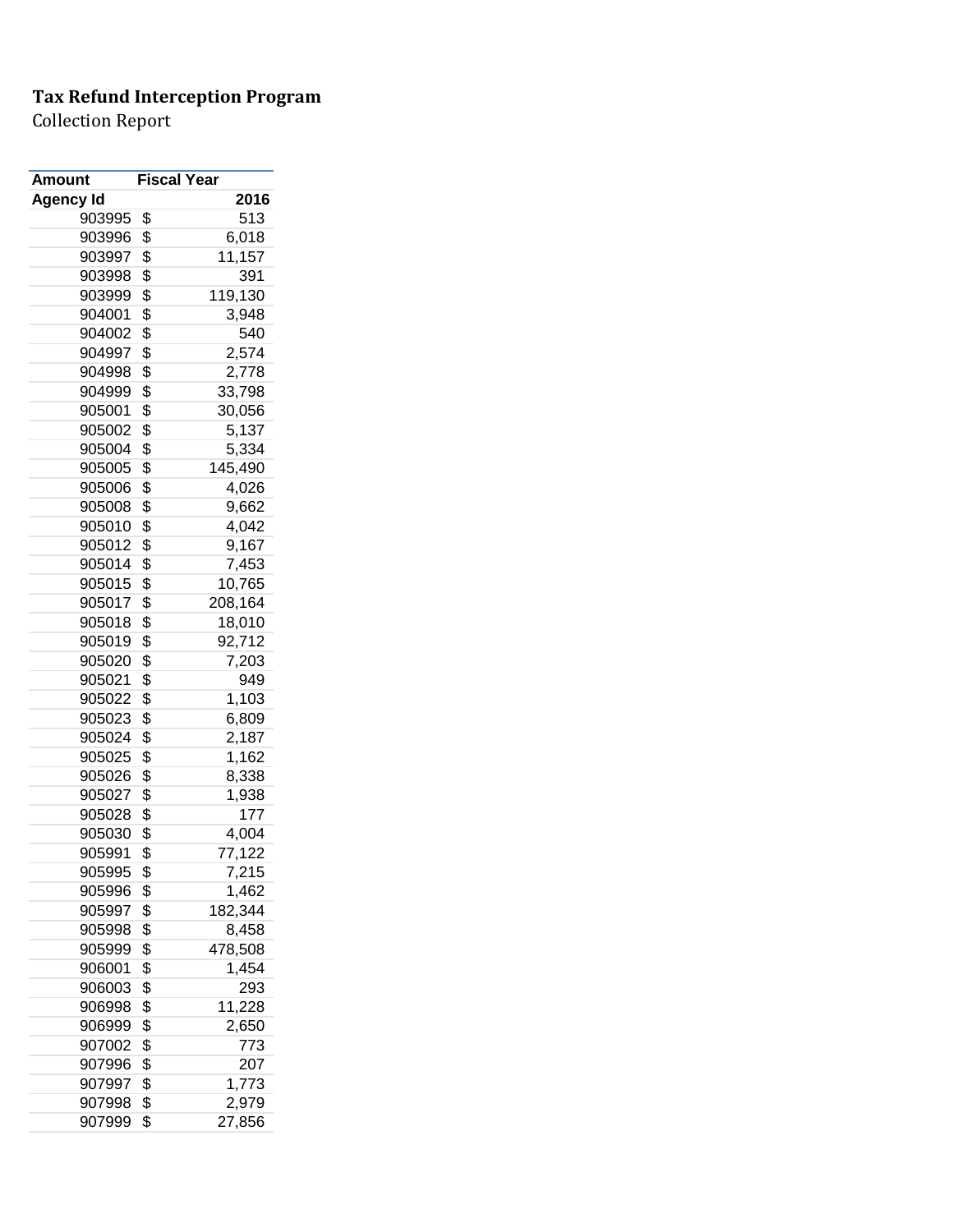| Amount    | <b>Fiscal Year</b> |
|-----------|--------------------|
| Agency Id | 2016               |
| 908001    | \$<br>373          |
| 908003    | \$<br>4,586        |
| 908005    | \$<br>5,211        |
| 908994    | \$<br>4,067        |
| 908995    | \$<br>590          |
| 908996    | \$<br>5,452        |
| 908997    | \$<br>9,806        |
| 908998    | \$<br>1,743        |
| 908999    | \$<br>47,691       |
| 909001    | \$<br>514          |
| 909002    | \$<br>170          |
| 909003    | \$<br>166          |
| 909004    | \$<br>19,729       |
| 909005    | \$<br>1,267        |
| 909006    | \$<br>3,025        |
| 909007    | \$<br>2,569        |
| 909012    | \$<br>1,098        |
| 909013    | \$<br>7,377        |
| 909995    | \$<br>2,675        |
| 909996    | \$<br>430          |
| 909997    | \$<br>21,954       |
| 909998    | \$<br>189,646      |
| 909999    | \$<br>9,122        |
| 910002    | \$<br>1,229        |
| 910003    | \$<br>1,437        |
| 910005    | \$<br>617          |
| 910006    | \$<br>893          |
| 910008    | \$<br>4,561        |
| 910994    | \$<br>1,330        |
| 910995    | \$<br>1,045        |
| 910997    | \$<br>10,617       |
| 910999    | \$<br>19,213       |
| 911001    | \$<br>20,202       |
| 911002    | \$<br>39,854       |
| 911007    | \$<br>421          |
| 911010    | \$<br>4,228        |
| 911012    | \$<br>1,212        |
| 911013    | \$<br>1,283        |
| 911994    | \$<br>1,835        |
| 911995    | \$<br>952          |
| 911996    | \$<br>31,472       |
| 911997    | \$<br>32,662       |
| 911998    | \$<br>35,464       |
| 911999    | \$<br>233,310      |
| 912002    | \$<br>8,724        |
| 912996    | \$<br>500          |
| 912998    | \$<br>289          |
| 912999    | \$<br>24,051       |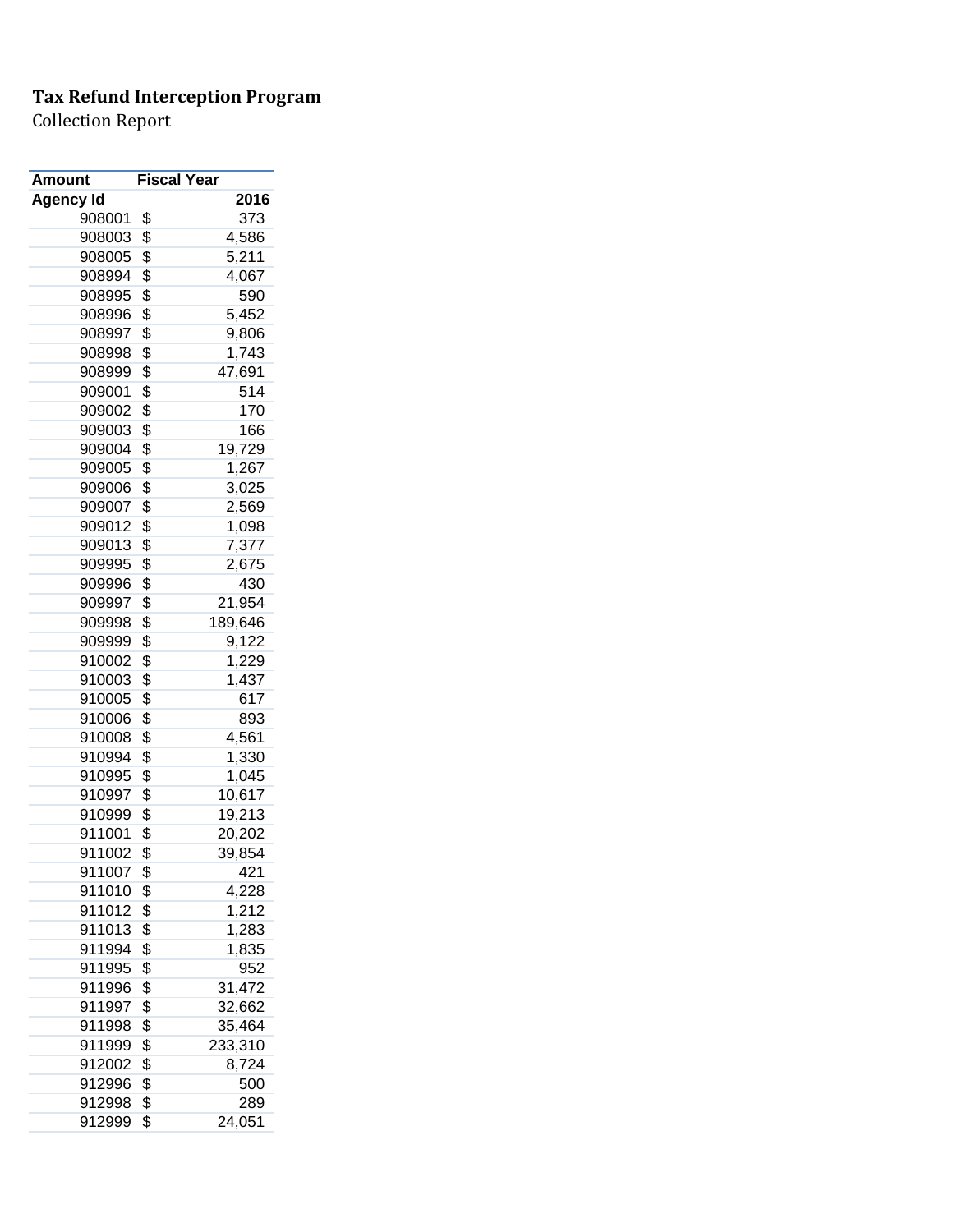| Amount           | <b>Fiscal Year</b> |         |
|------------------|--------------------|---------|
| <b>Agency Id</b> |                    | 2016    |
| 913001           | \$                 | 344     |
| 913003           | \$                 | 67,069  |
| 913004           | \$                 | 8,220   |
| 913006           | \$                 | 8,345   |
| 913007           | \$                 | 48,619  |
| 913008           | \$                 | 3,286   |
| 913009           | \$                 | 1,816   |
| 913010           | \$                 | 37,267  |
| 913011           | \$                 | 347     |
| 913012           | \$                 | 11,597  |
| 913014           | \$                 | 991     |
| 913015           | \$                 | 79      |
| 913017           | \$                 | 3,335   |
| 913021           | \$                 | 523     |
| 913022           | \$                 | 7,043   |
| 913024           | \$                 | 9,342   |
| 913026           | \$                 | 11,424  |
| 913029           | \$                 | 2,488   |
| 913030           | \$                 | 10,829  |
| 913031           | \$                 | 357,634 |
| 913032           | \$                 | 15,679  |
| 913033           | \$                 | 1,536   |
| 913034           | \$                 | 27,543  |
| 913035           | \$                 | 13,013  |
| 913036           | \$                 | 1,969   |
| 913039           | \$                 | 50,850  |
| 913040           | \$                 | 8,350   |
| 913041           | \$                 | 13,017  |
| 913043           | \$                 | 1,792   |
| 913046           | \$                 | 31,343  |
| 913047           | \$                 | 60,010  |
| 913048           |                    |         |
|                  | \$                 | 6,816   |
| 913049           | \$                 | 2,044   |
| 913050           | \$                 | 4,682   |
| 913051           | \$                 | 74,361  |
| 913053           | \$                 | 253,603 |
| 913054           | \$                 | 353     |
| 913055           | \$                 | 5,880   |
| 913057           | \$                 | 82,439  |
| 913059           | \$                 | 227     |
| 913062           | \$                 | 3,508   |
| 913063           | \$                 | 628     |
| 913065           | \$                 | 1,824   |
| 913066           | \$                 | 2,718   |
| 913068           | \$                 | 1,083   |
| 913069           | \$                 | 58,044  |
| 913070           | \$                 | 2,102   |
| 913071           | \$                 | 1,795   |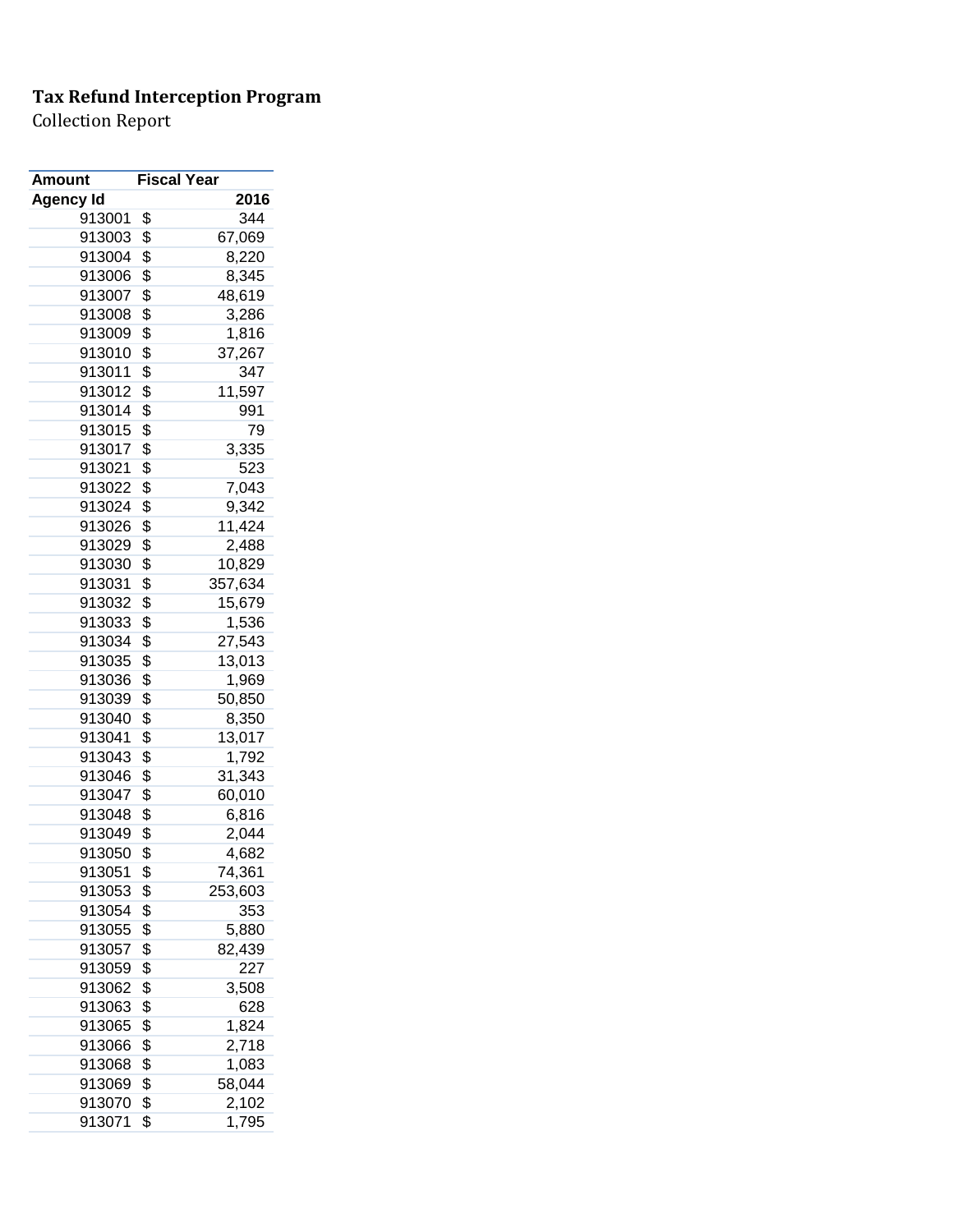| <b>Amount</b>    | <b>Fiscal Year</b> |         |
|------------------|--------------------|---------|
| <b>Agency Id</b> |                    | 2016    |
| 913073           | \$                 | 1,732   |
| 913078           | \$                 | 378     |
| 913079           | \$                 | 11,792  |
| 913993           | \$                 | 3,320   |
| 913994           | \$                 | 38,058  |
| 913996           | \$                 | 53,378  |
| 913998           | \$                 | 862,412 |
| 914003           | \$                 | 17,467  |
| 914004           | \$                 | 2,056   |
| 914005           | \$                 | 3,231   |
| 914006           | \$                 | 8,055   |
| 914007           | \$                 | 552     |
| 914008           | \$                 | 11      |
| 914009           | \$                 | 1,222   |
| 914011           | \$                 | 2,915   |
| 914013           | \$                 | 546     |
| 914017           | \$                 | 3,034   |
| 914018           | \$                 | 17,904  |
| 914020           | \$                 | 1,462   |
| 914024           | \$                 | 2,365   |
| 914996           | \$                 | 16,043  |
| 914997           | \$                 | 7,636   |
| 914998           | \$                 | 1,593   |
| 914999           | \$                 | 185,432 |
| 915002           | \$                 | 2,011   |
| 915989           | \$                 | 29,916  |
| 915991           | \$                 | 11,019  |
| 915993           | \$                 | 962     |
| 915994           | \$                 | 3,402   |
| 915995           | \$                 | 1,296   |
| 915996           | \$                 | 87,039  |
| 915998           | \$                 | 4,745   |
| 915999           | \$                 | 77      |
| 916001           | \$                 | 7,427   |
| 916002           | \$                 | 450     |
| 916997           | \$                 | 3,254   |
| 916998           | \$                 | 120,888 |
| 917001           | \$                 | 6,166   |
| 917002           | \$                 | 2,853   |
| 917003           | \$                 | 34,270  |
| 917005           | \$                 | 12,411  |
| 917009           | \$                 | 2,542   |
| 917997           | \$                 | 22,435  |
| 917998           | \$                 | 4,638   |
| 917999           | \$                 | 177,212 |
| 918001           | \$                 | 31,826  |
| 918002           | \$                 | 9,839   |
| 918004           | \$                 | 84,074  |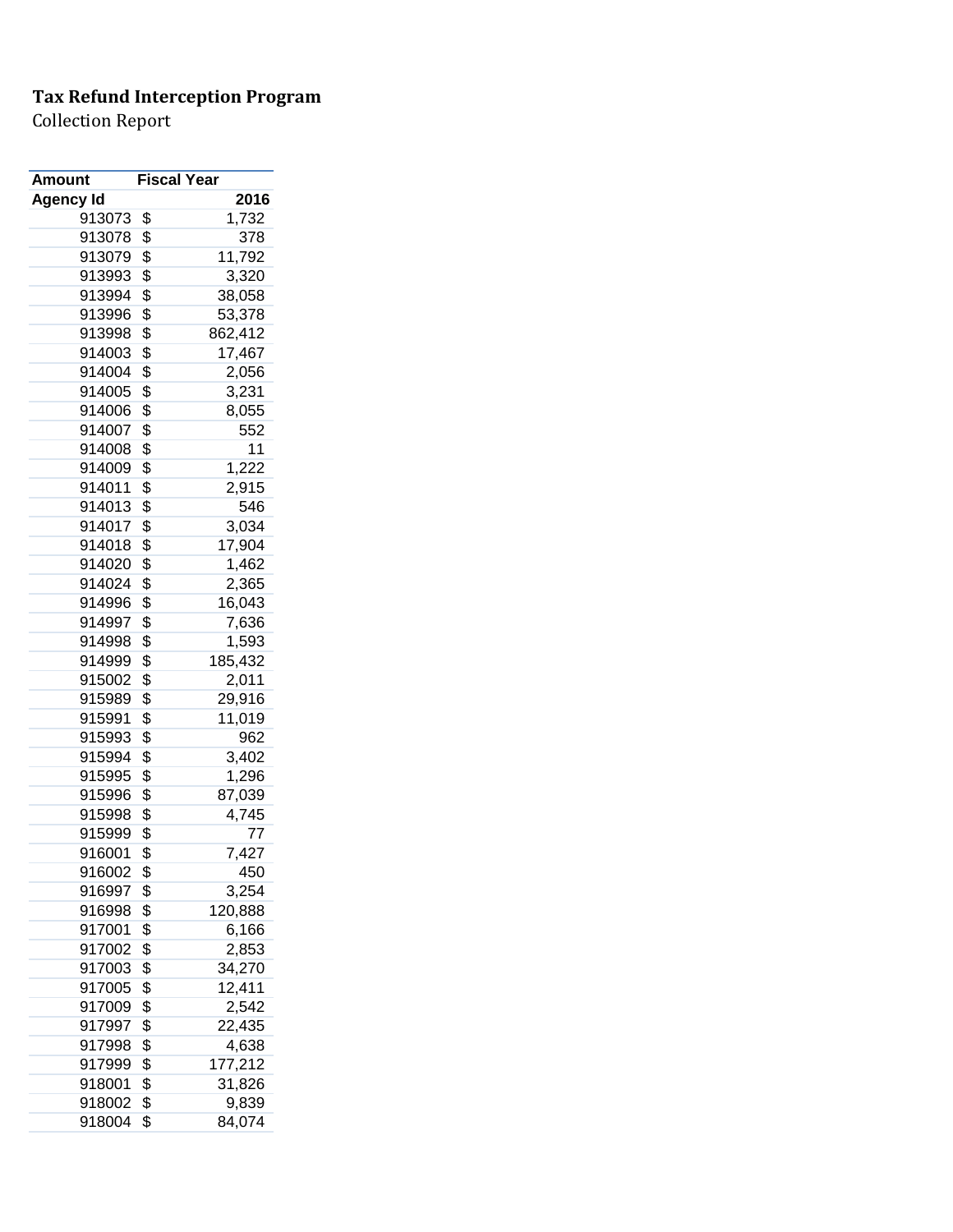| <b>Fiscal Year</b> |                                                                                                                                                                                                                |
|--------------------|----------------------------------------------------------------------------------------------------------------------------------------------------------------------------------------------------------------|
|                    | 2016                                                                                                                                                                                                           |
| \$                 | 4,702                                                                                                                                                                                                          |
| \$                 | 11,710                                                                                                                                                                                                         |
| \$                 | 526,027                                                                                                                                                                                                        |
|                    | 11,530                                                                                                                                                                                                         |
|                    | 38,785                                                                                                                                                                                                         |
|                    | 10,573                                                                                                                                                                                                         |
| \$                 | 657                                                                                                                                                                                                            |
| \$                 | 2,512                                                                                                                                                                                                          |
|                    | 5,857                                                                                                                                                                                                          |
| \$                 | 175,261                                                                                                                                                                                                        |
| \$                 | 7,949                                                                                                                                                                                                          |
|                    | 10,773                                                                                                                                                                                                         |
|                    | 521                                                                                                                                                                                                            |
|                    | 21,929                                                                                                                                                                                                         |
|                    | 3,807                                                                                                                                                                                                          |
|                    | 45,675                                                                                                                                                                                                         |
|                    | 300                                                                                                                                                                                                            |
|                    | 5,572                                                                                                                                                                                                          |
|                    | 724                                                                                                                                                                                                            |
|                    | 65                                                                                                                                                                                                             |
|                    | 36,979                                                                                                                                                                                                         |
|                    | 1,177                                                                                                                                                                                                          |
|                    | 195,781                                                                                                                                                                                                        |
|                    | 68,908                                                                                                                                                                                                         |
|                    | 90,657                                                                                                                                                                                                         |
|                    | 16,064                                                                                                                                                                                                         |
|                    | 18,435                                                                                                                                                                                                         |
|                    | 660                                                                                                                                                                                                            |
|                    | 3,331                                                                                                                                                                                                          |
|                    | 7,938                                                                                                                                                                                                          |
|                    | 1,216                                                                                                                                                                                                          |
|                    | 64                                                                                                                                                                                                             |
|                    | 1,760                                                                                                                                                                                                          |
|                    | 16,905                                                                                                                                                                                                         |
|                    | 2,099                                                                                                                                                                                                          |
|                    | 1,260                                                                                                                                                                                                          |
|                    | 3,955                                                                                                                                                                                                          |
|                    | 34,070                                                                                                                                                                                                         |
|                    | 1,433                                                                                                                                                                                                          |
|                    | 96,864                                                                                                                                                                                                         |
|                    | 992                                                                                                                                                                                                            |
|                    | 688                                                                                                                                                                                                            |
|                    |                                                                                                                                                                                                                |
|                    |                                                                                                                                                                                                                |
| \$                 | 7,139                                                                                                                                                                                                          |
| \$                 | 1,708                                                                                                                                                                                                          |
| \$                 | 196                                                                                                                                                                                                            |
| \$<br>\$           | 178<br>4,341                                                                                                                                                                                                   |
|                    | \$<br>\$<br>\$<br>\$<br>\$<br>\$<br>\$<br>\$<br>\$<br>\$<br>\$<br>\$<br>\$<br>\$<br>\$<br>\$<br>\$<br>\$<br>\$<br>\$<br>\$<br>\$<br>\$<br>\$<br>\$<br>\$<br>\$<br>\$<br>\$<br>\$<br>\$<br>\$<br>\$<br>\$<br>\$ |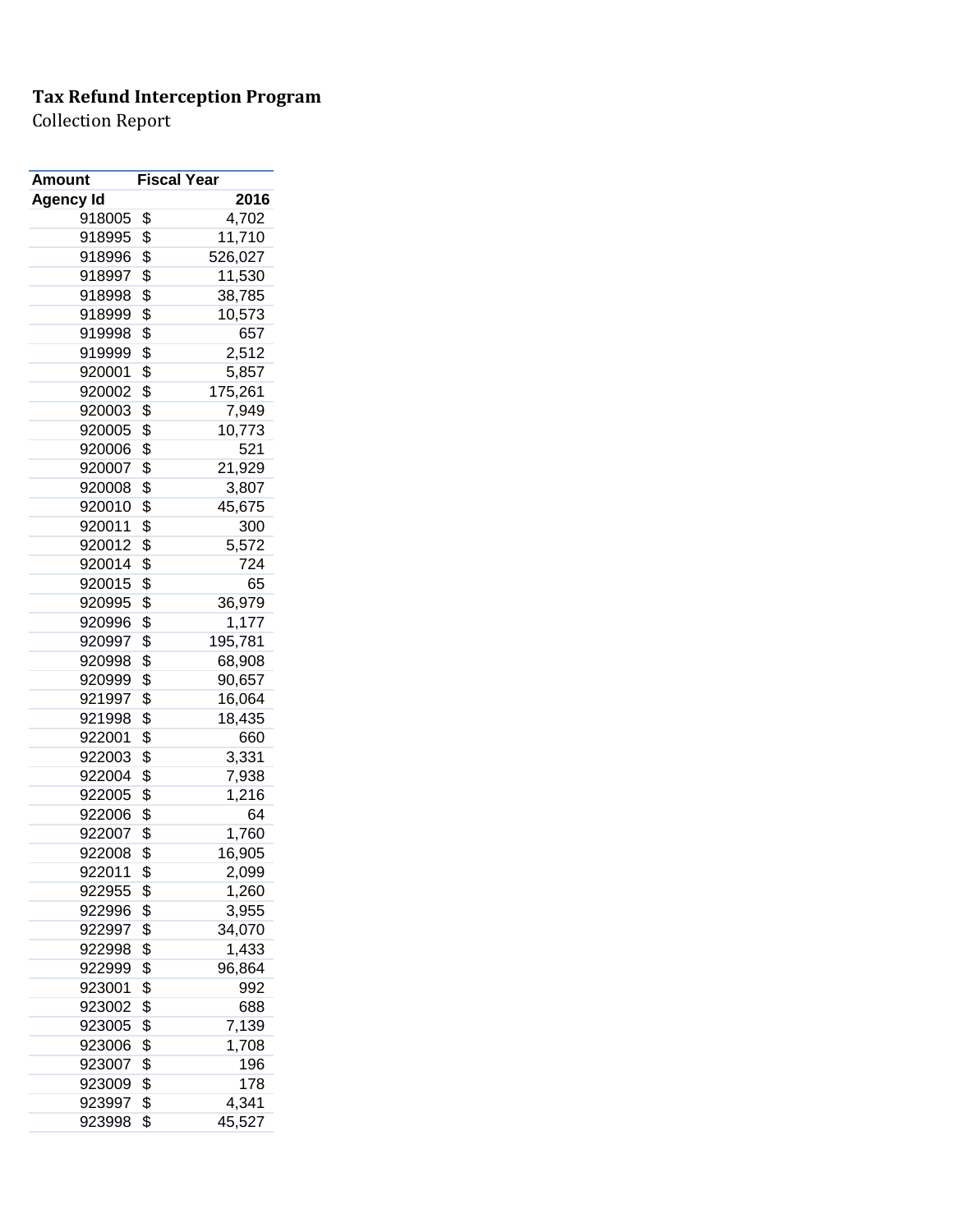| Amount           | <b>Fiscal Year</b> |        |
|------------------|--------------------|--------|
| <b>Agency Id</b> |                    | 2016   |
| 923999           | \$                 | 73,269 |
| 924002           | \$                 | 1,722  |
| 924003           | \$                 | 607    |
| 924004           | \$                 | 3,048  |
| 924005           | \$                 | 71     |
| 924994           | \$                 | 1,443  |
| 924995           | \$                 | 195    |
| 924997           | \$                 | 2,096  |
| 924998           | \$                 | 5,343  |
| 924999           | \$                 | 18,764 |
| 925001           | \$                 | 59     |
| 925002           | \$                 | 458    |
| 925003           | \$                 | 418    |
| 925004           | \$                 | 16,359 |
| 925005           | \$                 | 2,138  |
| 925006           | \$                 | 342    |
| 925007           | \$                 | 1,165  |
|                  | \$                 |        |
| 925998<br>925999 |                    | 2,554  |
|                  | \$                 | 76,892 |
| 926004           | \$                 | 2,612  |
| 926999           | \$                 | 8,822  |
| 927002           | \$                 | 14,457 |
| 927994           | \$                 | 14,427 |
| 927996           | \$                 | 7,316  |
| 927998           | \$                 | 4,776  |
| 927999           | \$                 | 42,728 |
| 928001           | \$                 | 32,128 |
| 928002           | \$                 | 411    |
| 928003           | \$                 | 118    |
| 928004           | \$                 | 26,804 |
| 928006           | \$                 | 77     |
| 928009           | \$                 | 2,224  |
| 928010           | \$                 | 15,471 |
| 928011           | \$                 | 1,696  |
| 928012           | \$                 | 1,369  |
| 928015           | \$                 | 11,198 |
| 928016           | \$                 | 7,042  |
| 928017           | \$                 | 601    |
| 928019           | \$                 | 534    |
| 928020           | \$                 | 27,016 |
| 928021           | \$                 | 4,092  |
| 928022           | \$                 | 12,982 |
| 928025           | \$                 | 7,270  |
| 928026           | \$                 | 635    |
| 928027           | \$                 | 1,210  |
| 928029           | \$                 | 48     |
| 928030           | \$                 | 269    |
| 928031           | \$                 | 1,505  |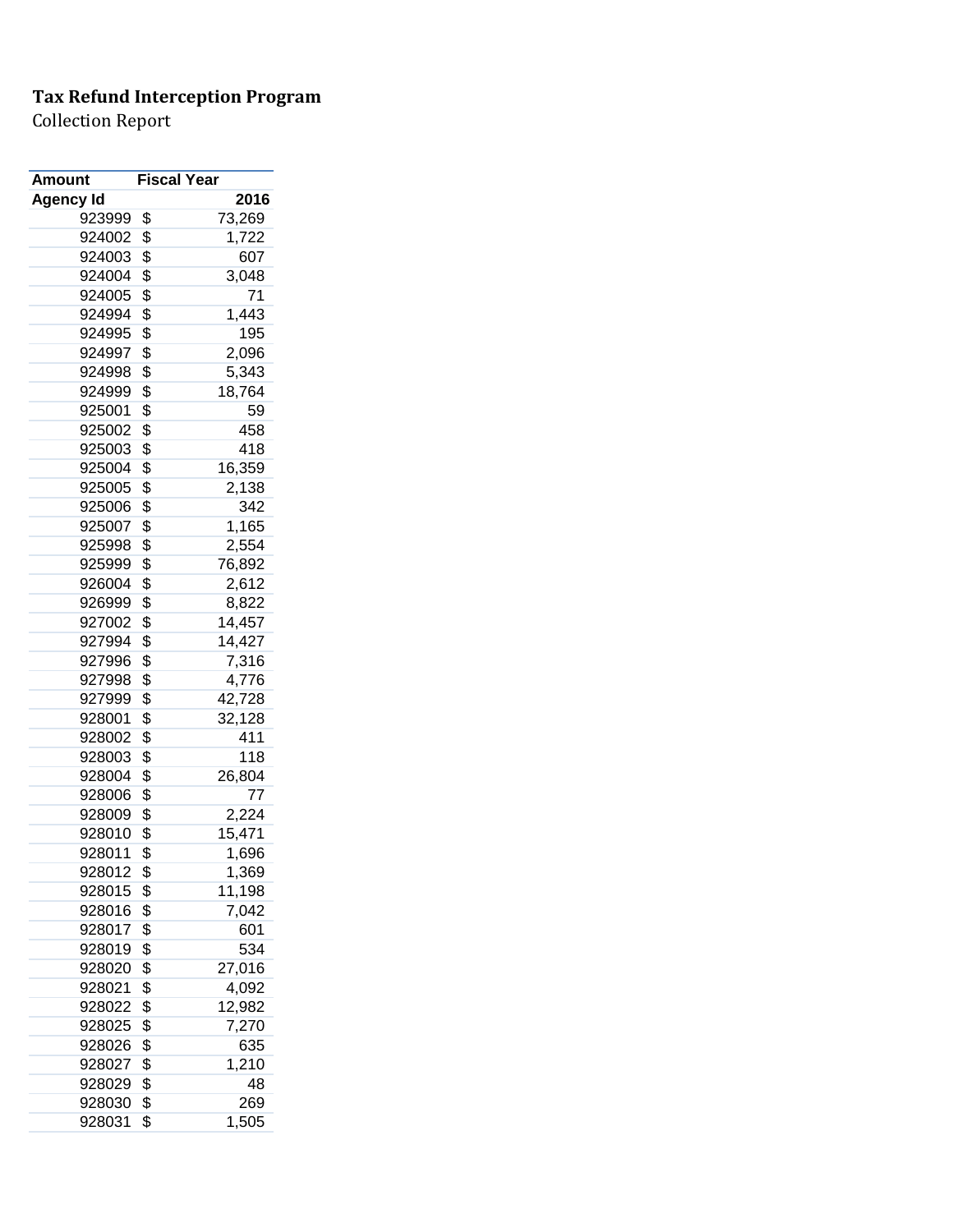| Amount    | <b>Fiscal Year</b> |         |
|-----------|--------------------|---------|
| Agency Id |                    | 2016    |
| 928032    | \$                 | 456     |
| 928033    | \$                 | 1,181   |
| 928035    | \$                 | 4,067   |
| 928036    | \$                 | 344     |
| 928037    | \$                 | 526     |
| 928994    | \$                 | 2,555   |
| 928995    | \$                 | 41,060  |
| 928997    | \$                 | 3,053   |
| 928998    | \$                 | 6,021   |
| 928999    | \$                 | 211,430 |
| 929002    | \$                 | 2,536   |
| 929004    | \$                 | 4,293   |
| 929006    | \$                 | 516     |
| 929007    | \$                 | 506     |
| 929008    | \$                 | 25,151  |
| 929012    | \$                 | 360     |
| 929997    | \$                 | 4,963   |
| 929998    | \$                 | 14,247  |
| 929999    | \$                 | 129,298 |
| 930001    | \$                 | 39,158  |
|           |                    |         |
| 930002    | \$                 | 184,834 |
| 930003    | \$                 | 502     |
| 930004    | \$                 | 103,869 |
| 930005    | \$                 | 12,090  |
| 930008    | \$                 | 5,890   |
| 930009    | \$                 | 1,835   |
| 930011    | \$                 | 24      |
| 930012    | \$                 | 10,808  |
| 930013    | \$                 | 15,698  |
| 930014    | \$                 | 1,561   |
| 930015    | \$                 | 167,475 |
| 930016    | \$                 | 2,496   |
| 930017    | \$                 | 797     |
| 930018    | \$                 | 6,505   |
| 930019    | \$                 | 21,401  |
| 930998    | \$                 | 40,331  |
| 930999    | \$                 | 395,665 |
| 931002    | \$                 | 155     |
| 931003    | \$                 | 6,500   |
| 931005    | \$                 | 6,900   |
| 931995    | \$                 | 8,185   |
| 931996    | \$                 | 75      |
| 931999    | \$                 | 29,785  |
| 932001    | \$                 | 12,915  |
| 932003    | \$                 | 8,324   |
| 932005    | \$                 | 28,506  |
| 932006    | \$                 | 70,889  |
| 932007    | \$                 | 206     |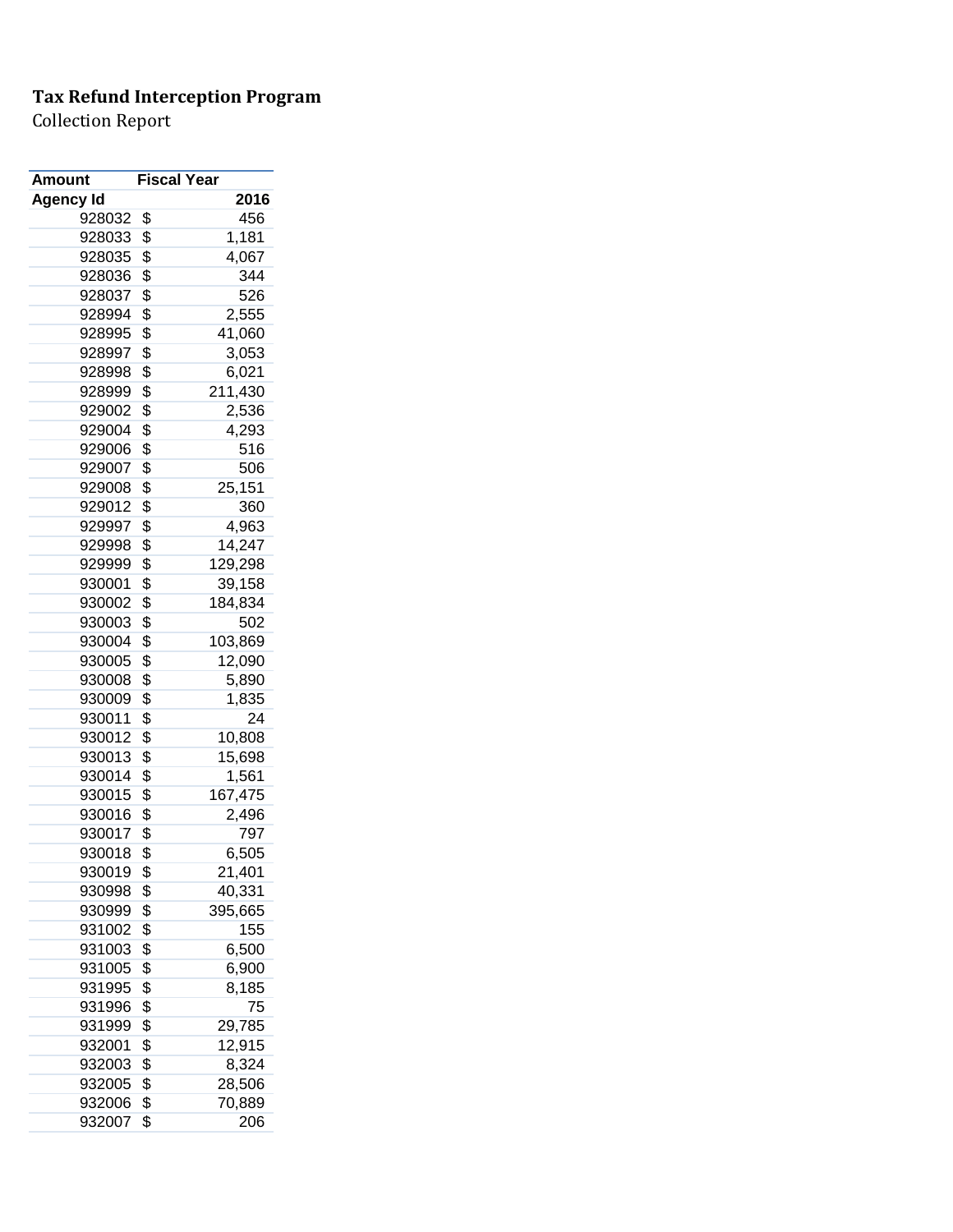| <b>Amount</b>    | <b>Fiscal Year</b> |
|------------------|--------------------|
| <b>Agency Id</b> | 2016               |
| 932008           | \$<br>1,231        |
| 932009           | \$<br>2,447        |
| 932011           | \$<br>2,720        |
| 932992           | \$<br>1,825        |
| 932993           | \$<br>8,147        |
| 932994           | \$<br>134,609      |
| 932995           | \$<br>10,221       |
| 932997           | \$<br>768          |
| 932998           | \$<br>6,384        |
| 932999           | \$<br>99,411       |
| 933003           | \$<br>1,170        |
| 933004           | \$<br>217          |
| 933997           | \$<br>1,740        |
| 933998           | \$<br>698          |
| 933999           | \$<br>36,142       |
| 934001           | \$<br>2,996        |
| 934002           | \$<br>7,709        |
| 934004           | \$<br>525          |
| 934007           | \$<br>24,903       |
| 934008           | \$<br>1,184        |
| 934997           | \$<br>6,960        |
| 934998           | \$<br>18,529       |
| 935001           | \$<br>31,260       |
| 935002           | \$<br>772          |
| 935003           | \$<br>7,212        |
| 935004           | \$<br>495          |
| 935998           | \$<br>28,694       |
| 935999           | \$<br>93,343       |
| 936001           | \$<br>2,921        |
| 936002           | \$<br>58,925       |
| 936004           | \$<br>6,598        |
| 936006           | \$<br>20,555       |
| 936008           | \$<br>22,760       |
| 936009           | \$<br>3,838        |
| 936010           | \$<br>18,376       |
| 936011           | \$<br>8,608        |
| 936012           | \$<br>334          |
| 936013           | \$<br>8,366        |
| 936014           | \$<br>6,594        |
| 936015           | \$<br>369          |
| 936996           | \$<br>4,026        |
| 936997           | \$<br>489          |
| 936998           | \$<br>70,941       |
| 936999           | \$<br>150,537      |
| 937001           | \$<br>2,241        |
| 937002           | \$<br>11,052       |
| 937003           | \$<br>6,486        |
| 937004           | \$<br>123,053      |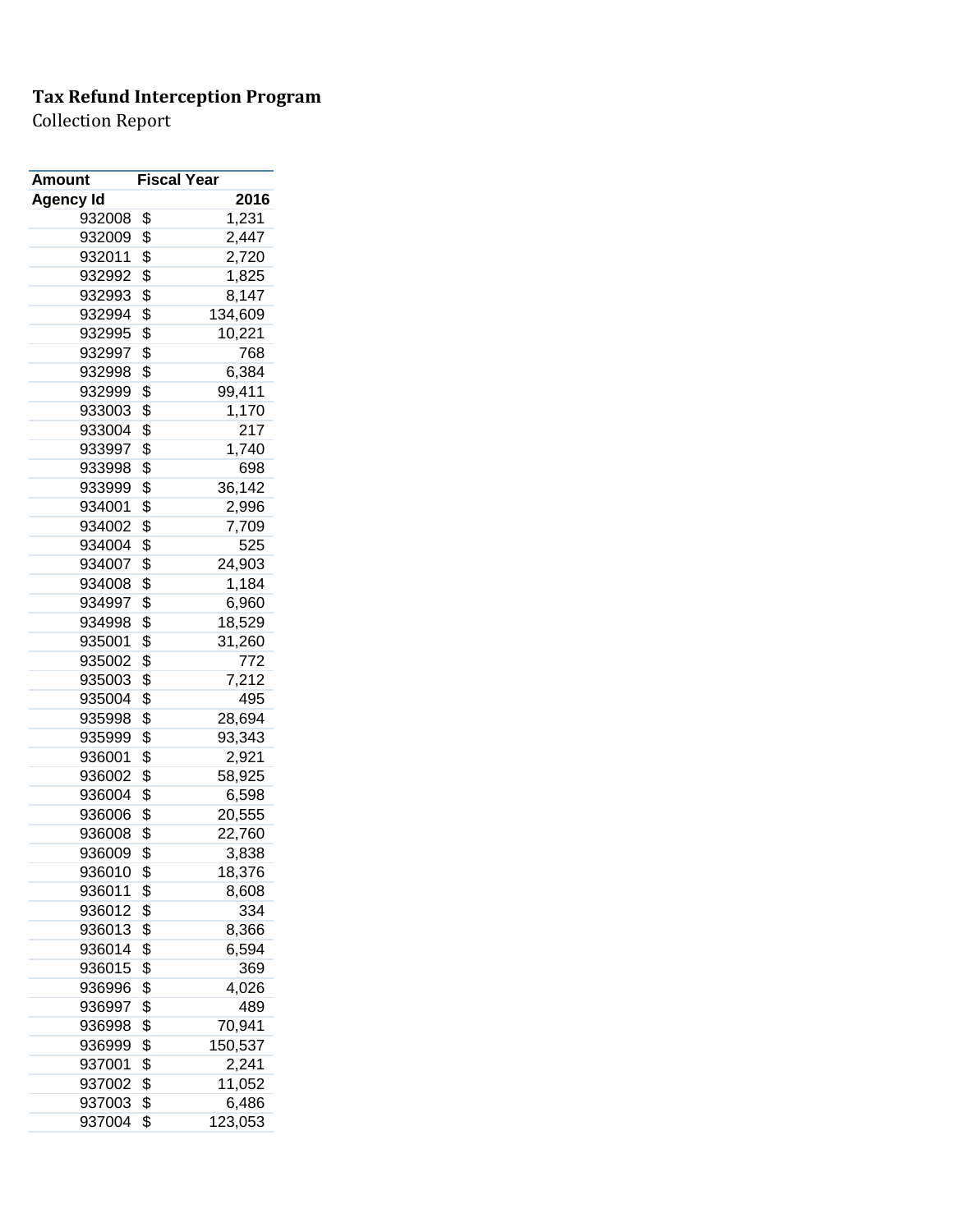| Amount           | <b>Fiscal Year</b> |
|------------------|--------------------|
| <b>Agency Id</b> | 2016               |
| 937005           | \$<br>5,605        |
| 937006           | \$<br>5,414        |
| 937007           | \$<br>3,748        |
| 937008           | \$<br>8,812        |
| 937010           | \$<br>2,136        |
| 937012           | \$<br>36,493       |
| 937013           | \$<br>4,077        |
| 937014           | \$<br>2,215        |
| 937017           | \$<br>951          |
| 937020           | \$<br>303          |
| 937995           | \$<br>26,372       |
| 937998           | \$<br>19,947       |
| 937999           | \$<br>354,419      |
| 938001           | \$<br>1,202        |
| 938002           | \$<br>65           |
| 938004           | \$<br>17,651       |
| 938005           | \$<br>278          |
| 938007           | \$<br>630          |
| 938009           | \$<br>2,034        |
| 938011           | \$                 |
|                  | 1,263              |
| 938013           | \$<br>542          |
| 938014           | \$<br>22           |
| 938015           | \$<br>368          |
| 938016           | \$<br>120          |
| 938019           | \$<br>6,828        |
| 938997           | \$<br>31,068       |
| 938998           | \$<br>22,910       |
| 938999           | \$<br>42,102       |
| 939995           | \$<br>3,386        |
| 939997           | \$<br>31,984       |
| 939998           | \$<br>6,330        |
| 939999           | \$<br>18,211       |
| 940002           | \$<br>3,685        |
| 940003           | \$<br>93,598       |
| 940005           | \$<br>18,947       |
| 940006           | \$<br>4,819        |
| 940007           | \$<br>36,444       |
| 940008           | \$<br>7,419        |
| 940009           | \$<br>2,663,680    |
| 940010           | \$<br>7,604        |
| 940011           | \$<br>44,736       |
| 940012           | \$<br>68,403       |
| 940013           | \$<br>2,101        |
| 940015           | \$<br>2,964        |
| 940016           | \$<br>128,023      |
| 940017           | \$<br>1,370        |
| 940018           | \$<br>1,438,851    |
| 940019           | \$<br>27           |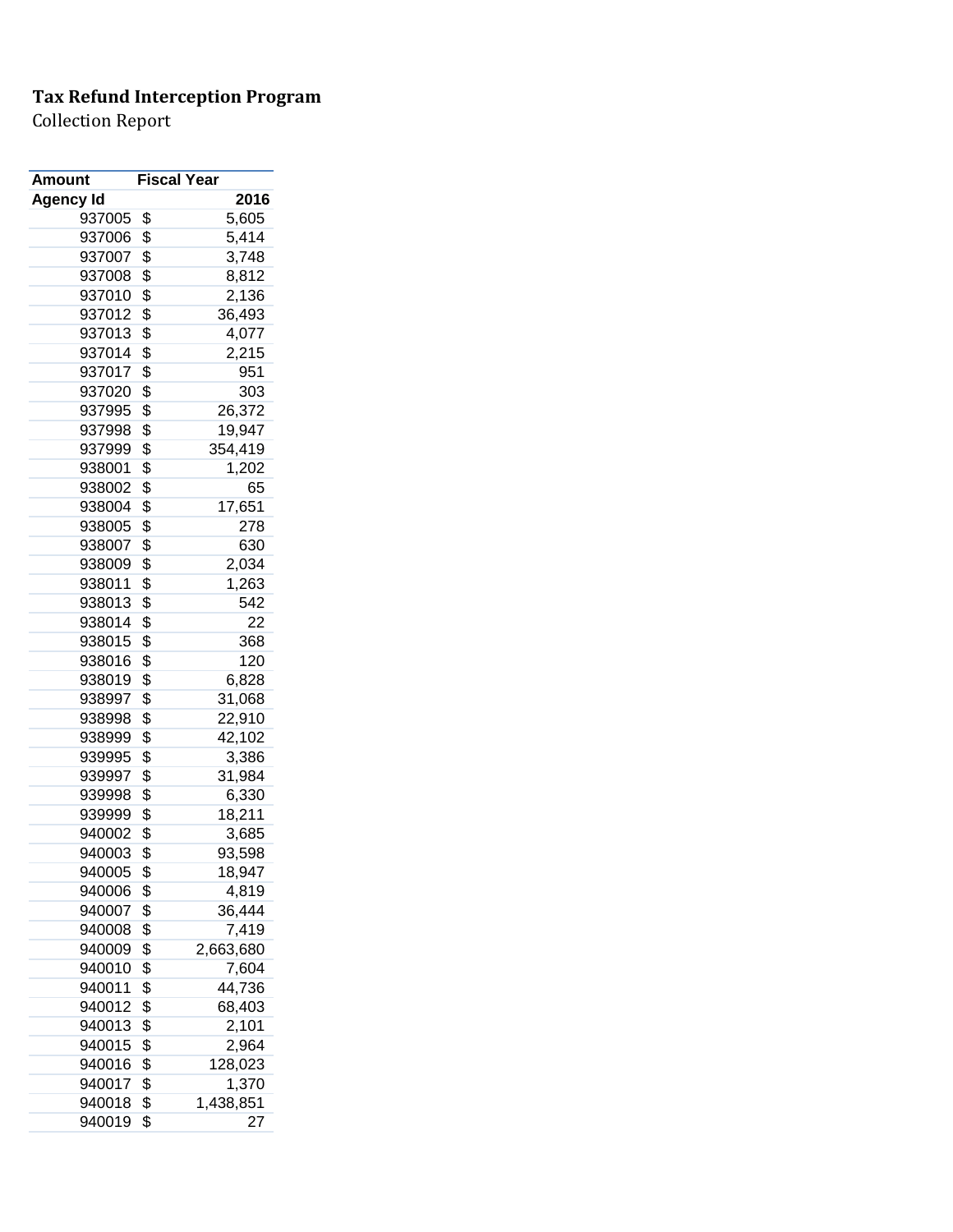| <b>Amount</b> | <b>Fiscal Year</b> |           |
|---------------|--------------------|-----------|
| Agency Id     |                    | 2016      |
| 940020        | \$                 | 23,934    |
| 940023        | \$                 | 7,182     |
| 940024        | \$                 | 2,556     |
| 940025        | \$                 | 49,003    |
| 940026        | \$                 | 3,636     |
| 940027        | \$                 | 18,584    |
| 940028        | \$                 | 21,027    |
| 940029        | \$                 | 49,766    |
| 940030        | \$                 | 24,961    |
| 940032        | \$                 | 79,738    |
| 940033        | \$                 | 9,932     |
| 940034        | \$                 | 246,389   |
| 940035        | \$                 | 98,805    |
| 940036        | \$                 | 5,729     |
| 940037        | \$                 | 68,287    |
| 940040        | \$                 | 665       |
| 940041        | \$                 | 9,396     |
| 940042        | \$                 | 150,664   |
| 940043        | \$                 | 107,132   |
|               |                    |           |
| 940045        | \$                 | 159,731   |
| 940047        | \$                 | 1,999     |
| 940048        | \$                 | 119,833   |
| 940050        | \$                 | 13,468    |
| 940051        | \$                 | 25,470    |
| 940052        | \$                 | 1,851     |
| 940054        | \$                 | 34,723    |
| 940055        | \$                 | 5,560     |
| 940056        | \$                 | 65,948    |
| 940057        | \$                 | 1,725     |
| 940058        | \$                 | 4,255     |
| 940059        | \$                 | 191,633   |
| 940060        | \$                 | 40        |
| 940061        | \$                 | 85,622    |
| 940062        | \$                 | 213,878   |
| 940063        | \$                 | 51,648    |
| 940064        | \$                 | 7,154     |
| 940065        | \$                 | 72,227    |
| 940066        | \$                 | 4,527     |
| 940067        | \$                 | 475       |
| 940068        | \$                 | 543,131   |
| 940069        | \$                 | 5,686     |
| 940993        | \$                 | 30,365    |
| 940994        | \$                 | 135,295   |
| 940996        | \$                 | 16,643    |
| 940997        | \$                 | 11,944    |
| 940998        | \$                 | 353,354   |
| 940999        | \$                 | 1,641,075 |
| 941001        | \$                 | 37,160    |
|               |                    |           |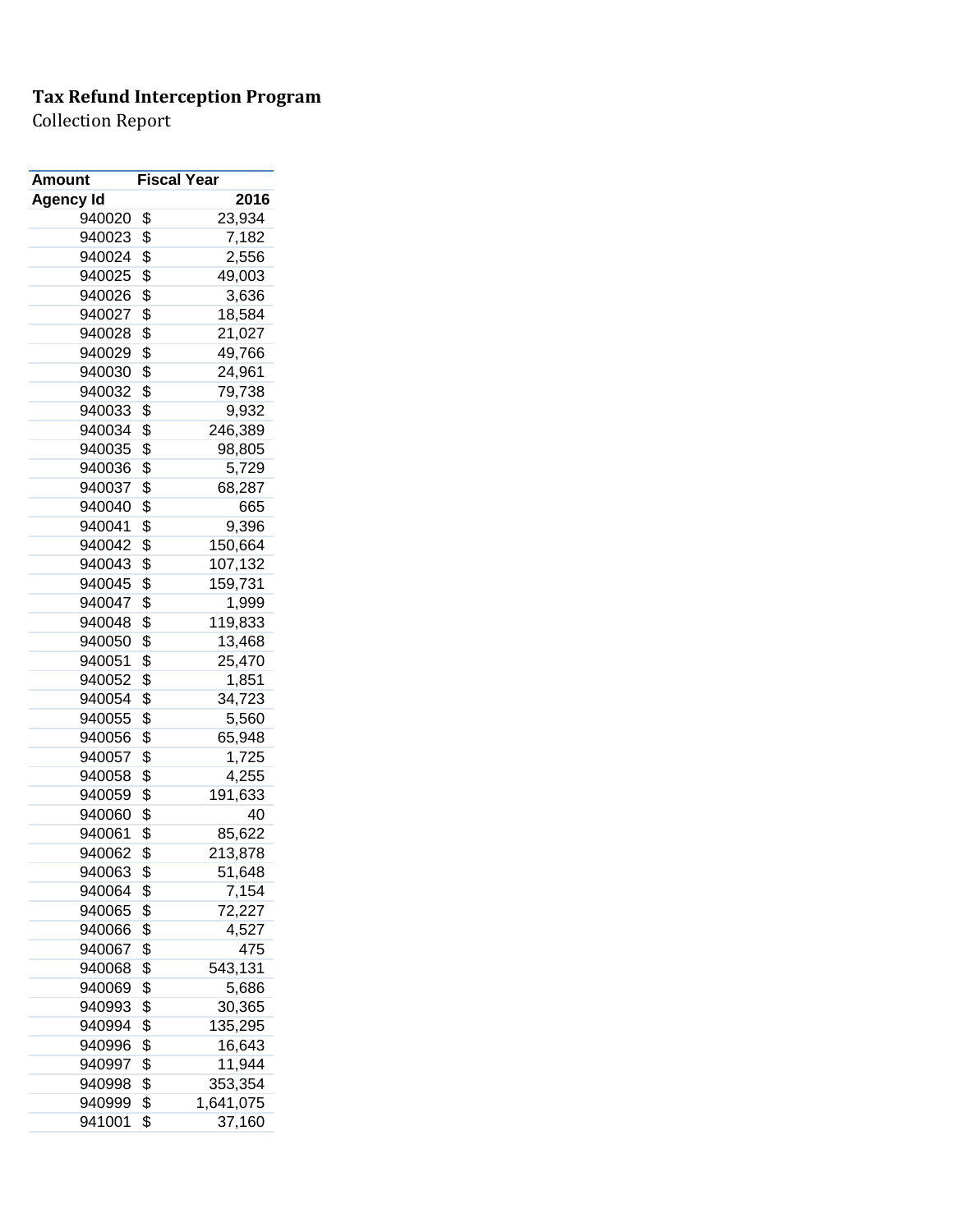| 2016<br><b>Agency Id</b><br>941002<br>\$<br>1,781<br>941003<br>\$<br>1,085<br>\$<br>941006<br>1,283<br>\$<br>941008<br>31,587<br>\$<br>941009<br>5,989<br>\$<br>941014<br>442<br>\$<br>941994<br>284<br>\$<br>941995<br>1,686<br>\$<br>941996<br>4,697<br>\$<br>941997<br>32,903<br>\$<br>941998<br>42,096<br>\$<br>941999<br>8,919<br>\$<br>942002<br>11,600<br>\$<br>942003<br>4,059<br>\$<br>942004<br>991<br>\$<br>1,174<br>942005<br>\$<br>4,972<br>942006<br>\$<br>942009<br>4,668<br>\$<br>942996<br>20,488<br>942997<br>\$<br>23,367<br>\$<br>942998<br>987<br>\$<br>942999<br>54,731<br>\$<br>943001<br>2,067<br>\$<br>943002<br>1,409<br>\$<br>943003<br>173<br>943004<br>\$<br>10,228<br>943994<br>\$<br>43,483<br>\$<br>943995<br>4,834<br>\$<br>943998<br>28,702<br>\$<br>943999<br>41,799<br>\$<br>944001<br>29,267<br>\$<br>944002<br>4,509<br>\$<br>944003<br>3,295<br>944005<br>\$<br>2,188<br>\$<br>6,596<br>944007<br>944008<br>\$<br>102,870<br>\$<br>944009<br>12,191<br>\$<br>944010<br>215<br>\$<br>944013<br>5,595<br>\$<br>944014<br>556<br>\$<br>944015<br>56,953<br>\$<br>944017<br>1,047<br>\$<br>4,295<br>944019<br>\$<br>1,314<br>944020<br>\$<br>1,597<br>944021<br>\$<br>13,267<br>944022<br>\$<br>10,662<br>944023 | Amount | <b>Fiscal Year</b> |       |
|-----------------------------------------------------------------------------------------------------------------------------------------------------------------------------------------------------------------------------------------------------------------------------------------------------------------------------------------------------------------------------------------------------------------------------------------------------------------------------------------------------------------------------------------------------------------------------------------------------------------------------------------------------------------------------------------------------------------------------------------------------------------------------------------------------------------------------------------------------------------------------------------------------------------------------------------------------------------------------------------------------------------------------------------------------------------------------------------------------------------------------------------------------------------------------------------------------------------------------------------------------|--------|--------------------|-------|
|                                                                                                                                                                                                                                                                                                                                                                                                                                                                                                                                                                                                                                                                                                                                                                                                                                                                                                                                                                                                                                                                                                                                                                                                                                                     |        |                    |       |
|                                                                                                                                                                                                                                                                                                                                                                                                                                                                                                                                                                                                                                                                                                                                                                                                                                                                                                                                                                                                                                                                                                                                                                                                                                                     |        |                    |       |
|                                                                                                                                                                                                                                                                                                                                                                                                                                                                                                                                                                                                                                                                                                                                                                                                                                                                                                                                                                                                                                                                                                                                                                                                                                                     |        |                    |       |
|                                                                                                                                                                                                                                                                                                                                                                                                                                                                                                                                                                                                                                                                                                                                                                                                                                                                                                                                                                                                                                                                                                                                                                                                                                                     |        |                    |       |
|                                                                                                                                                                                                                                                                                                                                                                                                                                                                                                                                                                                                                                                                                                                                                                                                                                                                                                                                                                                                                                                                                                                                                                                                                                                     |        |                    |       |
|                                                                                                                                                                                                                                                                                                                                                                                                                                                                                                                                                                                                                                                                                                                                                                                                                                                                                                                                                                                                                                                                                                                                                                                                                                                     |        |                    |       |
|                                                                                                                                                                                                                                                                                                                                                                                                                                                                                                                                                                                                                                                                                                                                                                                                                                                                                                                                                                                                                                                                                                                                                                                                                                                     |        |                    |       |
|                                                                                                                                                                                                                                                                                                                                                                                                                                                                                                                                                                                                                                                                                                                                                                                                                                                                                                                                                                                                                                                                                                                                                                                                                                                     |        |                    |       |
|                                                                                                                                                                                                                                                                                                                                                                                                                                                                                                                                                                                                                                                                                                                                                                                                                                                                                                                                                                                                                                                                                                                                                                                                                                                     |        |                    |       |
|                                                                                                                                                                                                                                                                                                                                                                                                                                                                                                                                                                                                                                                                                                                                                                                                                                                                                                                                                                                                                                                                                                                                                                                                                                                     |        |                    |       |
|                                                                                                                                                                                                                                                                                                                                                                                                                                                                                                                                                                                                                                                                                                                                                                                                                                                                                                                                                                                                                                                                                                                                                                                                                                                     |        |                    |       |
|                                                                                                                                                                                                                                                                                                                                                                                                                                                                                                                                                                                                                                                                                                                                                                                                                                                                                                                                                                                                                                                                                                                                                                                                                                                     |        |                    |       |
|                                                                                                                                                                                                                                                                                                                                                                                                                                                                                                                                                                                                                                                                                                                                                                                                                                                                                                                                                                                                                                                                                                                                                                                                                                                     |        |                    |       |
|                                                                                                                                                                                                                                                                                                                                                                                                                                                                                                                                                                                                                                                                                                                                                                                                                                                                                                                                                                                                                                                                                                                                                                                                                                                     |        |                    |       |
|                                                                                                                                                                                                                                                                                                                                                                                                                                                                                                                                                                                                                                                                                                                                                                                                                                                                                                                                                                                                                                                                                                                                                                                                                                                     |        |                    |       |
|                                                                                                                                                                                                                                                                                                                                                                                                                                                                                                                                                                                                                                                                                                                                                                                                                                                                                                                                                                                                                                                                                                                                                                                                                                                     |        |                    |       |
|                                                                                                                                                                                                                                                                                                                                                                                                                                                                                                                                                                                                                                                                                                                                                                                                                                                                                                                                                                                                                                                                                                                                                                                                                                                     |        |                    |       |
|                                                                                                                                                                                                                                                                                                                                                                                                                                                                                                                                                                                                                                                                                                                                                                                                                                                                                                                                                                                                                                                                                                                                                                                                                                                     |        |                    |       |
|                                                                                                                                                                                                                                                                                                                                                                                                                                                                                                                                                                                                                                                                                                                                                                                                                                                                                                                                                                                                                                                                                                                                                                                                                                                     |        |                    |       |
|                                                                                                                                                                                                                                                                                                                                                                                                                                                                                                                                                                                                                                                                                                                                                                                                                                                                                                                                                                                                                                                                                                                                                                                                                                                     |        |                    |       |
|                                                                                                                                                                                                                                                                                                                                                                                                                                                                                                                                                                                                                                                                                                                                                                                                                                                                                                                                                                                                                                                                                                                                                                                                                                                     |        |                    |       |
|                                                                                                                                                                                                                                                                                                                                                                                                                                                                                                                                                                                                                                                                                                                                                                                                                                                                                                                                                                                                                                                                                                                                                                                                                                                     |        |                    |       |
|                                                                                                                                                                                                                                                                                                                                                                                                                                                                                                                                                                                                                                                                                                                                                                                                                                                                                                                                                                                                                                                                                                                                                                                                                                                     |        |                    |       |
|                                                                                                                                                                                                                                                                                                                                                                                                                                                                                                                                                                                                                                                                                                                                                                                                                                                                                                                                                                                                                                                                                                                                                                                                                                                     |        |                    |       |
|                                                                                                                                                                                                                                                                                                                                                                                                                                                                                                                                                                                                                                                                                                                                                                                                                                                                                                                                                                                                                                                                                                                                                                                                                                                     |        |                    |       |
|                                                                                                                                                                                                                                                                                                                                                                                                                                                                                                                                                                                                                                                                                                                                                                                                                                                                                                                                                                                                                                                                                                                                                                                                                                                     |        |                    |       |
|                                                                                                                                                                                                                                                                                                                                                                                                                                                                                                                                                                                                                                                                                                                                                                                                                                                                                                                                                                                                                                                                                                                                                                                                                                                     |        |                    |       |
|                                                                                                                                                                                                                                                                                                                                                                                                                                                                                                                                                                                                                                                                                                                                                                                                                                                                                                                                                                                                                                                                                                                                                                                                                                                     |        |                    |       |
|                                                                                                                                                                                                                                                                                                                                                                                                                                                                                                                                                                                                                                                                                                                                                                                                                                                                                                                                                                                                                                                                                                                                                                                                                                                     |        |                    |       |
|                                                                                                                                                                                                                                                                                                                                                                                                                                                                                                                                                                                                                                                                                                                                                                                                                                                                                                                                                                                                                                                                                                                                                                                                                                                     |        |                    |       |
|                                                                                                                                                                                                                                                                                                                                                                                                                                                                                                                                                                                                                                                                                                                                                                                                                                                                                                                                                                                                                                                                                                                                                                                                                                                     |        |                    |       |
|                                                                                                                                                                                                                                                                                                                                                                                                                                                                                                                                                                                                                                                                                                                                                                                                                                                                                                                                                                                                                                                                                                                                                                                                                                                     |        |                    |       |
|                                                                                                                                                                                                                                                                                                                                                                                                                                                                                                                                                                                                                                                                                                                                                                                                                                                                                                                                                                                                                                                                                                                                                                                                                                                     |        |                    |       |
|                                                                                                                                                                                                                                                                                                                                                                                                                                                                                                                                                                                                                                                                                                                                                                                                                                                                                                                                                                                                                                                                                                                                                                                                                                                     |        |                    |       |
|                                                                                                                                                                                                                                                                                                                                                                                                                                                                                                                                                                                                                                                                                                                                                                                                                                                                                                                                                                                                                                                                                                                                                                                                                                                     |        |                    |       |
|                                                                                                                                                                                                                                                                                                                                                                                                                                                                                                                                                                                                                                                                                                                                                                                                                                                                                                                                                                                                                                                                                                                                                                                                                                                     |        |                    |       |
|                                                                                                                                                                                                                                                                                                                                                                                                                                                                                                                                                                                                                                                                                                                                                                                                                                                                                                                                                                                                                                                                                                                                                                                                                                                     |        |                    |       |
|                                                                                                                                                                                                                                                                                                                                                                                                                                                                                                                                                                                                                                                                                                                                                                                                                                                                                                                                                                                                                                                                                                                                                                                                                                                     |        |                    |       |
|                                                                                                                                                                                                                                                                                                                                                                                                                                                                                                                                                                                                                                                                                                                                                                                                                                                                                                                                                                                                                                                                                                                                                                                                                                                     |        |                    |       |
|                                                                                                                                                                                                                                                                                                                                                                                                                                                                                                                                                                                                                                                                                                                                                                                                                                                                                                                                                                                                                                                                                                                                                                                                                                                     |        |                    |       |
|                                                                                                                                                                                                                                                                                                                                                                                                                                                                                                                                                                                                                                                                                                                                                                                                                                                                                                                                                                                                                                                                                                                                                                                                                                                     |        |                    |       |
|                                                                                                                                                                                                                                                                                                                                                                                                                                                                                                                                                                                                                                                                                                                                                                                                                                                                                                                                                                                                                                                                                                                                                                                                                                                     |        |                    |       |
|                                                                                                                                                                                                                                                                                                                                                                                                                                                                                                                                                                                                                                                                                                                                                                                                                                                                                                                                                                                                                                                                                                                                                                                                                                                     |        |                    |       |
|                                                                                                                                                                                                                                                                                                                                                                                                                                                                                                                                                                                                                                                                                                                                                                                                                                                                                                                                                                                                                                                                                                                                                                                                                                                     |        |                    |       |
|                                                                                                                                                                                                                                                                                                                                                                                                                                                                                                                                                                                                                                                                                                                                                                                                                                                                                                                                                                                                                                                                                                                                                                                                                                                     |        |                    |       |
|                                                                                                                                                                                                                                                                                                                                                                                                                                                                                                                                                                                                                                                                                                                                                                                                                                                                                                                                                                                                                                                                                                                                                                                                                                                     |        |                    |       |
|                                                                                                                                                                                                                                                                                                                                                                                                                                                                                                                                                                                                                                                                                                                                                                                                                                                                                                                                                                                                                                                                                                                                                                                                                                                     |        |                    |       |
|                                                                                                                                                                                                                                                                                                                                                                                                                                                                                                                                                                                                                                                                                                                                                                                                                                                                                                                                                                                                                                                                                                                                                                                                                                                     |        |                    |       |
|                                                                                                                                                                                                                                                                                                                                                                                                                                                                                                                                                                                                                                                                                                                                                                                                                                                                                                                                                                                                                                                                                                                                                                                                                                                     | 944025 | \$                 | 2,233 |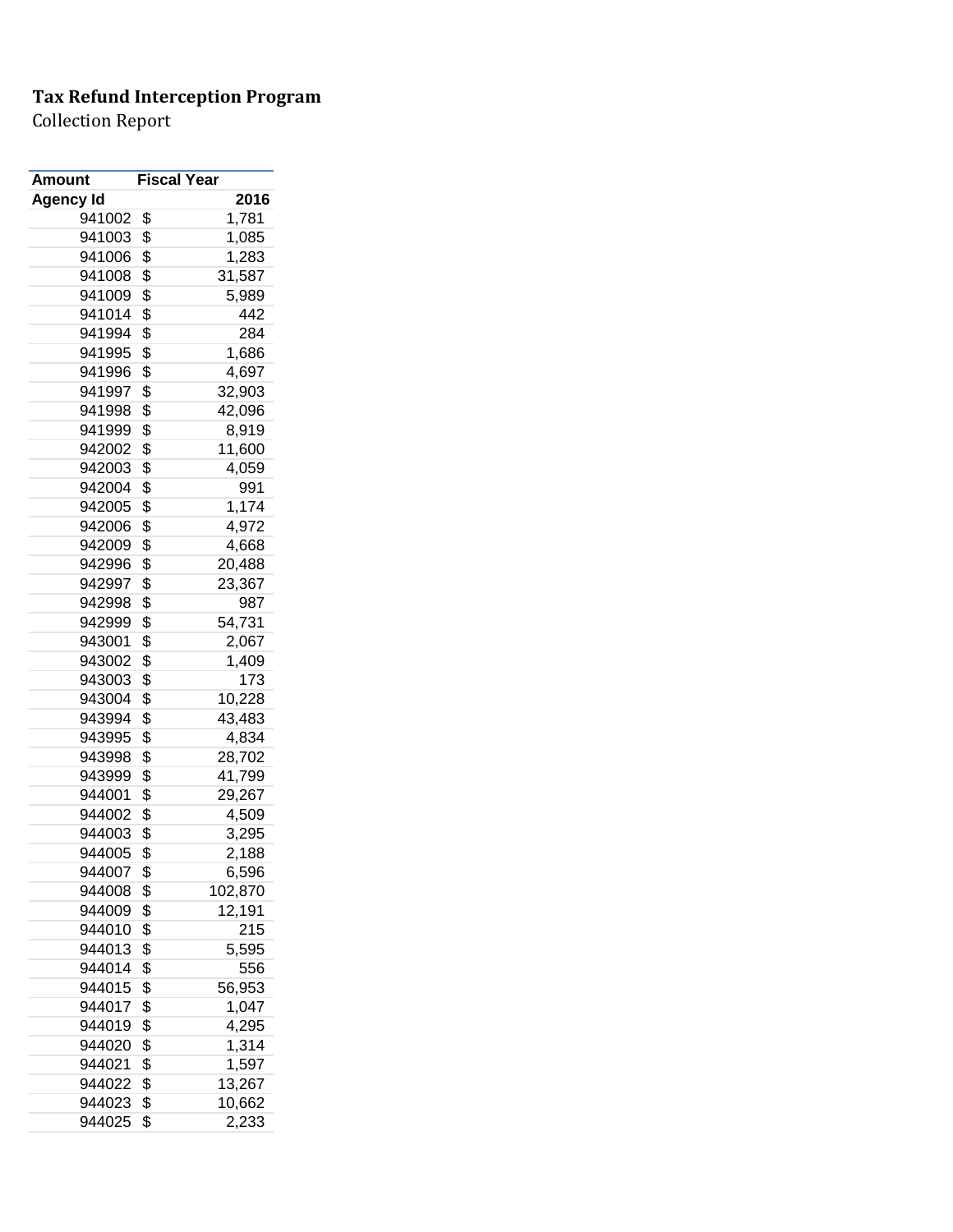| Amount           | <b>Fiscal Year</b> |         |
|------------------|--------------------|---------|
| <b>Agency Id</b> |                    | 2016    |
| 944026           | \$                 | 1,880   |
| 944992           | \$                 | 4,717   |
| 944994           | \$                 | 34,968  |
| 944995           | \$                 | 1,158   |
| 944996           | \$                 | 2,084   |
| 944997           | \$                 | 7,425   |
| 944998           | \$                 | 454,738 |
| 944999           | \$                 | 43,999  |
| 945002           | \$                 | 495     |
| 945003           | \$                 | 1,525   |
| 945005           | \$                 | 1,648   |
| 945007           | \$                 | 9,186   |
| 945010           | \$                 | 22,182  |
| 945012           | \$                 | 5,329   |
| 945013           | \$                 | 132     |
| 945014           | \$                 | 1,415   |
| 945015           | \$                 | 110     |
| 945017           | \$                 | 2,809   |
| 945998           | \$                 | 28,181  |
| 945999           | \$                 | 122,432 |
| 946002           | \$                 | 745     |
| 946996           | \$                 | 522     |
| 946998           | \$                 | 6,415   |
| 946999           | \$                 | 663     |
| 947001           | \$                 | 1,271   |
| 947002           | \$                 | 106     |
| 947003           | \$                 | 871     |
| 947004           | \$                 | 1,045   |
| 947005           | \$                 | 938     |
| 947007           | \$                 | 599     |
| 947009           | \$                 | 1,456   |
| 947010           | \$                 | 2,786   |
| 947013           | \$                 | 84      |
| 947015           | \$                 | 42      |
| 947016           | \$                 | 1,696   |
| 947017           | \$                 | 6,547   |
| 947996           | \$                 | 6,940   |
| 947997           | \$                 | 9,096   |
| 947998           | \$                 | 903     |
| 947999           | \$                 | 15,761  |
| 948001           | \$                 | 3,441   |
| 948002           | \$                 | 1,638   |
| 948004           | \$                 | 2,903   |
| 948006           | \$                 | 592     |
| 948007           | \$                 | 2,464   |
| 948012           | \$                 | 688     |
| 948997           | \$                 | 19,688  |
| 948998           | \$                 | 7,141   |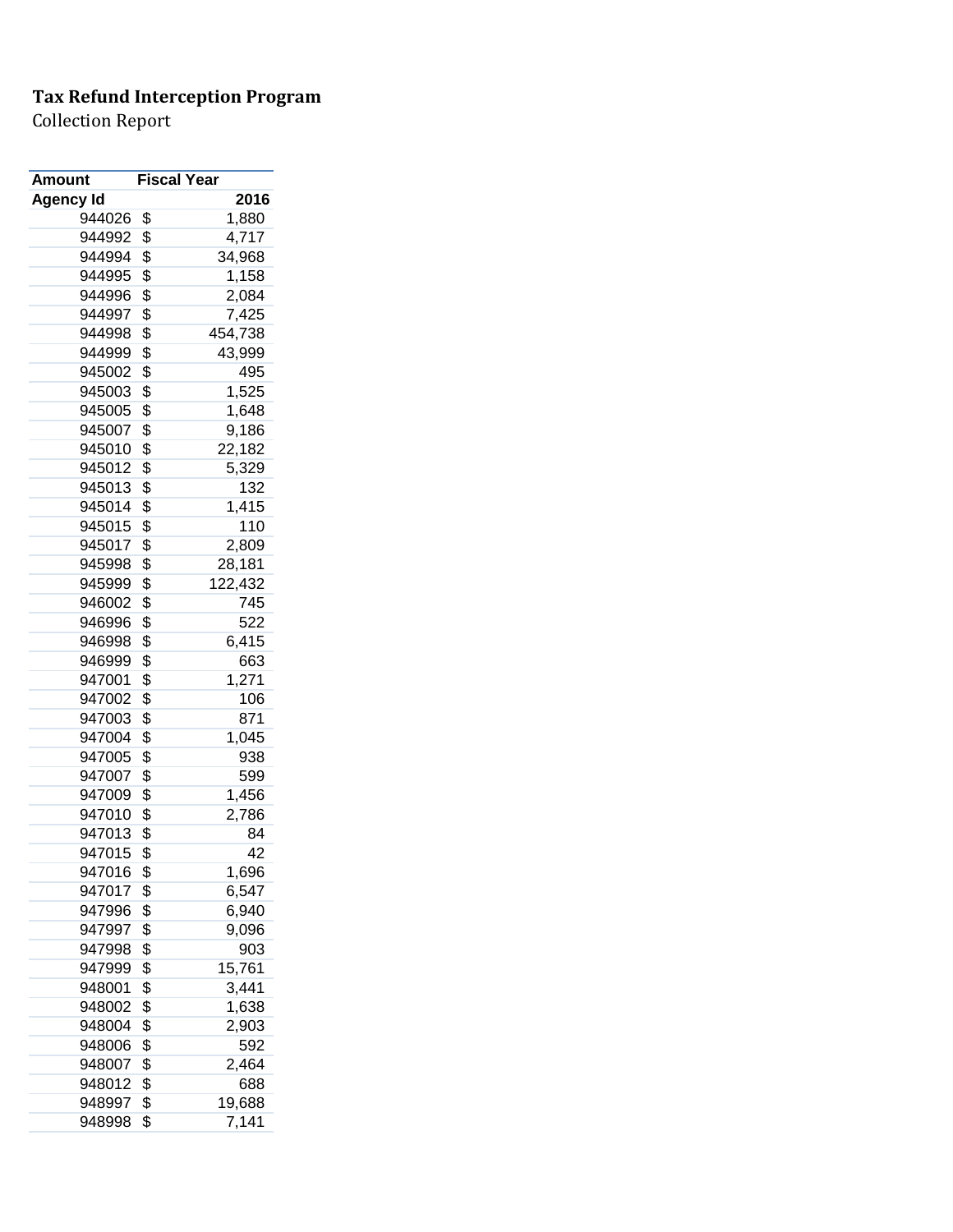| <b>Amount</b>    | <b>Fiscal Year</b> |         |
|------------------|--------------------|---------|
| <b>Agency Id</b> |                    | 2016    |
| 948999           | \$                 | 84,889  |
| 949001           | \$                 | 5,091   |
| 949003           | \$                 | 22,789  |
| 949004           | \$                 | 1,752   |
| 949991           | \$                 | 689     |
| 949992           | \$                 | 13,797  |
| 949994           | \$                 | 53,310  |
| 949996           | \$                 | 51,394  |
| 949997           | \$                 | 26,988  |
| 949998           | \$                 | 5,901   |
| 949999           | \$                 | 127,519 |
| 950002           | \$                 | 791     |
| 950003           | \$                 | 279     |
| 950994           | \$                 | 4,819   |
| 950995           | \$                 | 2,520   |
| 950997           | \$                 | 14,910  |
| 950998           | \$                 | 2,015   |
| 950999           | \$                 | 13,920  |
| 951003           | \$                 | 2,627   |
| 951004           | \$                 | 734     |
| 951005           | \$                 | 50,647  |
| 951010           | \$                 | 80,484  |
| 951011           | \$                 | 11,529  |
| 951012           | \$                 | 71,339  |
| 951013           | \$                 | 4,883   |
| 951014           | \$                 | 30      |
| 951015           | \$                 | 22,365  |
| 951018           | \$                 | 56,114  |
| 951019           | \$                 | 23,761  |
| 951020           | \$                 | 2,242   |
| 951021           | \$                 | 192     |
| 951022           | \$                 | 1,839   |
| 951023           | \$                 | 45,827  |
| 951024           | \$                 | 1,820   |
| 951025           | \$                 | 924     |
| 951027           | \$                 | 8,658   |
| 951028           | \$                 | 574     |
| 951030           | \$                 | 3,498   |
| 951990           | \$                 | 47,928  |
| 951991           | \$                 | 74,966  |
| 951992           | \$                 | 31,280  |
| 951993           | \$                 | 5,871   |
| 951994           | \$                 | 3,274   |
| 951995           | \$                 | 15,019  |
| 951996           | \$                 | 675,678 |
| 952001           | \$                 | 45      |
| 952002           | \$                 | 29      |
| 952003           | \$                 | 605     |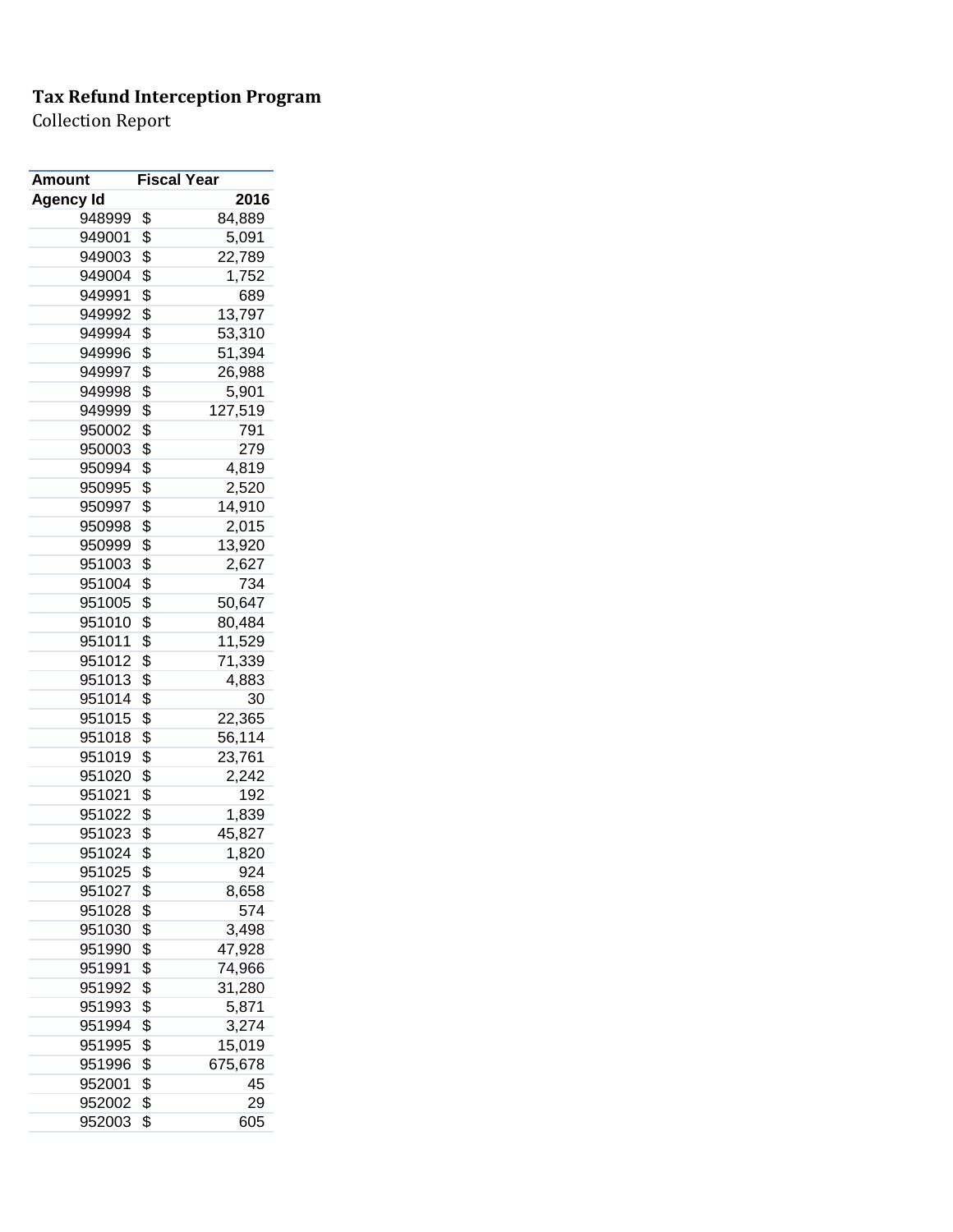| Amount    | <b>Fiscal Year</b> |         |
|-----------|--------------------|---------|
| Agency Id |                    | 2016    |
| 952004    | \$                 | 496     |
| 952006    | \$                 | 513     |
| 952995    | \$                 | 657     |
| 952997    | \$                 | 987     |
| 952998    | \$                 | 5,922   |
| 952999    | \$                 | 61,325  |
| 953001    | \$                 | 20,182  |
| 953002    | \$                 | 1,153   |
| 953004    | \$                 | 1,954   |
| 953005    | \$                 | 2,284   |
| 953006    | \$                 | 12,774  |
| 953007    | \$                 | 16,045  |
| 953008    | \$                 | 1,338   |
| 953010    | \$                 | 8,343   |
| 953012    | \$                 | 134     |
| 953013    | \$                 | 3,153   |
| 953014    | \$                 | 2,586   |
| 953015    | \$                 | 4,185   |
| 953016    | \$                 | 313     |
| 953017    | \$                 | 1,049   |
| 953019    | \$                 | 26,258  |
| 953020    | \$                 | 58,366  |
| 953021    | \$                 | 8,631   |
| 953022    | \$                 | 92,351  |
| 953023    | \$                 | 12,160  |
| 953024    | \$                 | 7,405   |
| 953025    | \$                 | 26,278  |
| 953026    | \$                 | 12,483  |
| 953027    | \$                 | 6,049   |
| 953032    | \$                 | 206     |
| 953033    | \$                 | 4,146   |
| 953035    | \$                 | 101     |
| 953036    | \$                 | 54,328  |
| 953037    | \$                 | 2,229   |
| 953039    | \$                 | 344     |
| 953997    | \$                 | 45,400  |
| 953998    | \$                 | 86,123  |
| 953999    | \$                 | 676,960 |
| 954001    | \$                 | 685     |
| 954002    | \$                 | 154,593 |
| 954003    | \$                 | 2,030   |
| 954994    | \$                 | 27,626  |
| 954995    | \$                 | 10,335  |
| 954997    | \$                 | 3,188   |
| 954998    | \$                 | 39,301  |
| 954999    | \$                 | 11,301  |
| 955002    | \$                 | 87      |
| 955003    | \$                 | 655     |
|           |                    |         |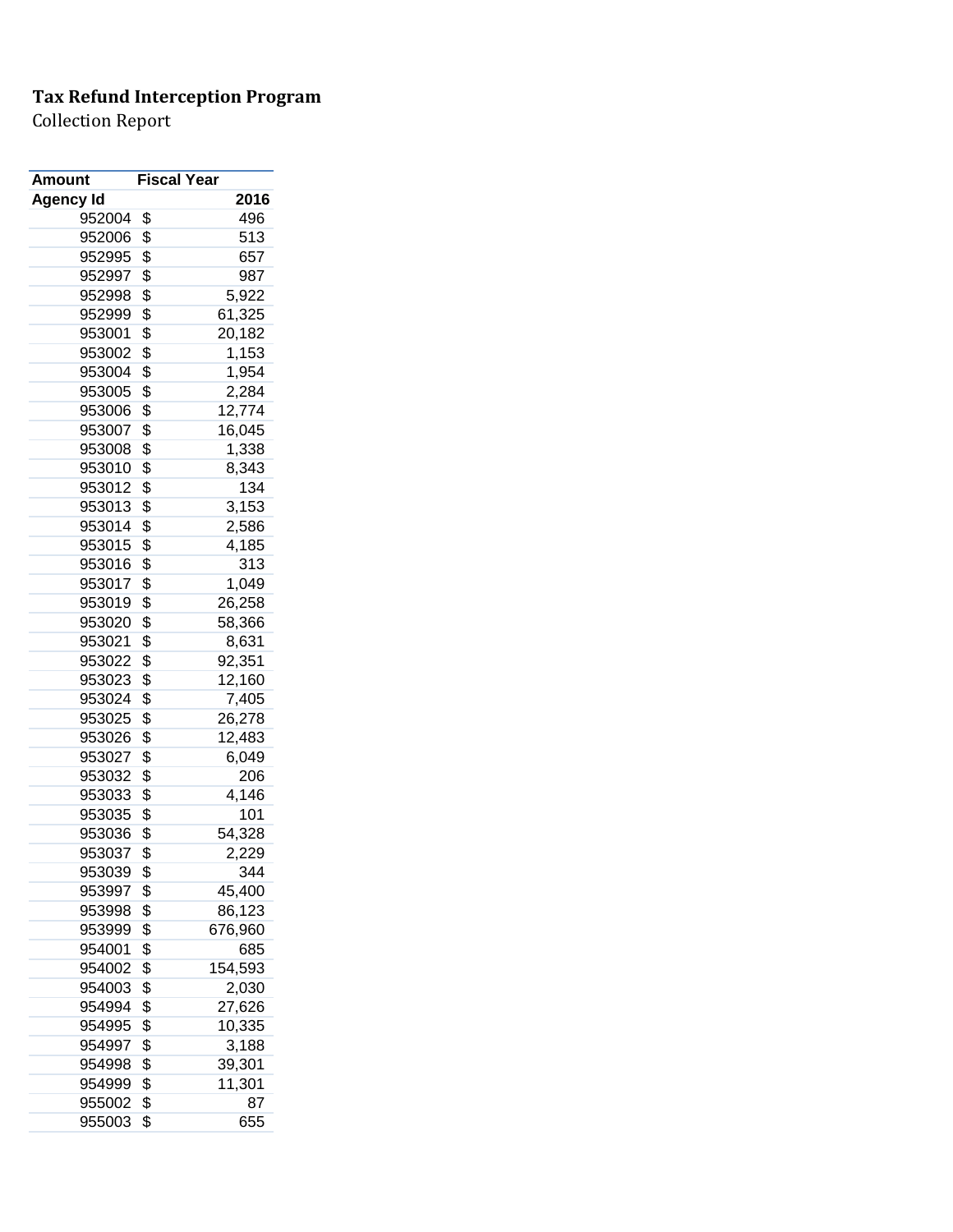| Amount    | <b>Fiscal Year</b> |         |
|-----------|--------------------|---------|
| Agency Id |                    | 2016    |
| 955005    | \$                 | 15,569  |
| 955007    | \$                 | 156     |
| 955008    | \$                 | 4,245   |
| 955009    | \$                 | 6,108   |
| 955010    | \$                 | 2,111   |
| 955011    | \$                 | 1,156   |
| 955012    | \$                 | 7,793   |
| 955013    | \$                 | 518     |
| 955014    | \$                 | 514     |
| 955017    | \$                 | 20,198  |
| 955018    | \$                 | 26,157  |
| 955019    | \$                 | 899     |
| 955024    | \$                 | 907     |
| 955025    | \$                 | 291     |
| 955026    | \$                 | 127     |
| 955028    | \$                 | 912     |
| 955030    | \$                 | 690     |
| 955997    | \$                 | 23,890  |
| 955999    | \$                 | 37,865  |
| 956001    | \$                 | 3,454   |
| 956003    | \$                 | 33,154  |
| 956004    | \$                 | 10,666  |
| 956006    | \$                 | 69,076  |
| 956007    | \$                 | 794     |
| 956009    | \$                 | 13,908  |
| 956010    | \$                 | 131     |
| 956012    | \$                 | 647     |
| 956013    | \$                 | 1,019   |
| 956014    | \$                 | 4,299   |
| 956016    | \$                 | 17,407  |
| 956017    | \$                 | 1,517   |
| 956019    | \$                 | 948     |
| 956988    | \$                 | 5,888   |
| 956989    | \$                 | 368     |
| 956991    | \$                 | 1,512   |
| 956992    | \$                 | 25,768  |
| 956993    | \$                 | 32,499  |
| 956995    | \$                 | 34,051  |
| 956996    | \$                 | 14,421  |
| 956997    | \$                 | 11,505  |
| 956998    | \$                 | 357,924 |
| 956999    | \$                 | 16,386  |
| 957993    | \$                 | 6,220   |
| 957996    | \$                 | 25,417  |
| 957997    | \$                 | 3,619   |
| 957998    | \$                 | 1,865   |
| 957999    | \$                 | 37,375  |
| 958001    | \$                 | 28,462  |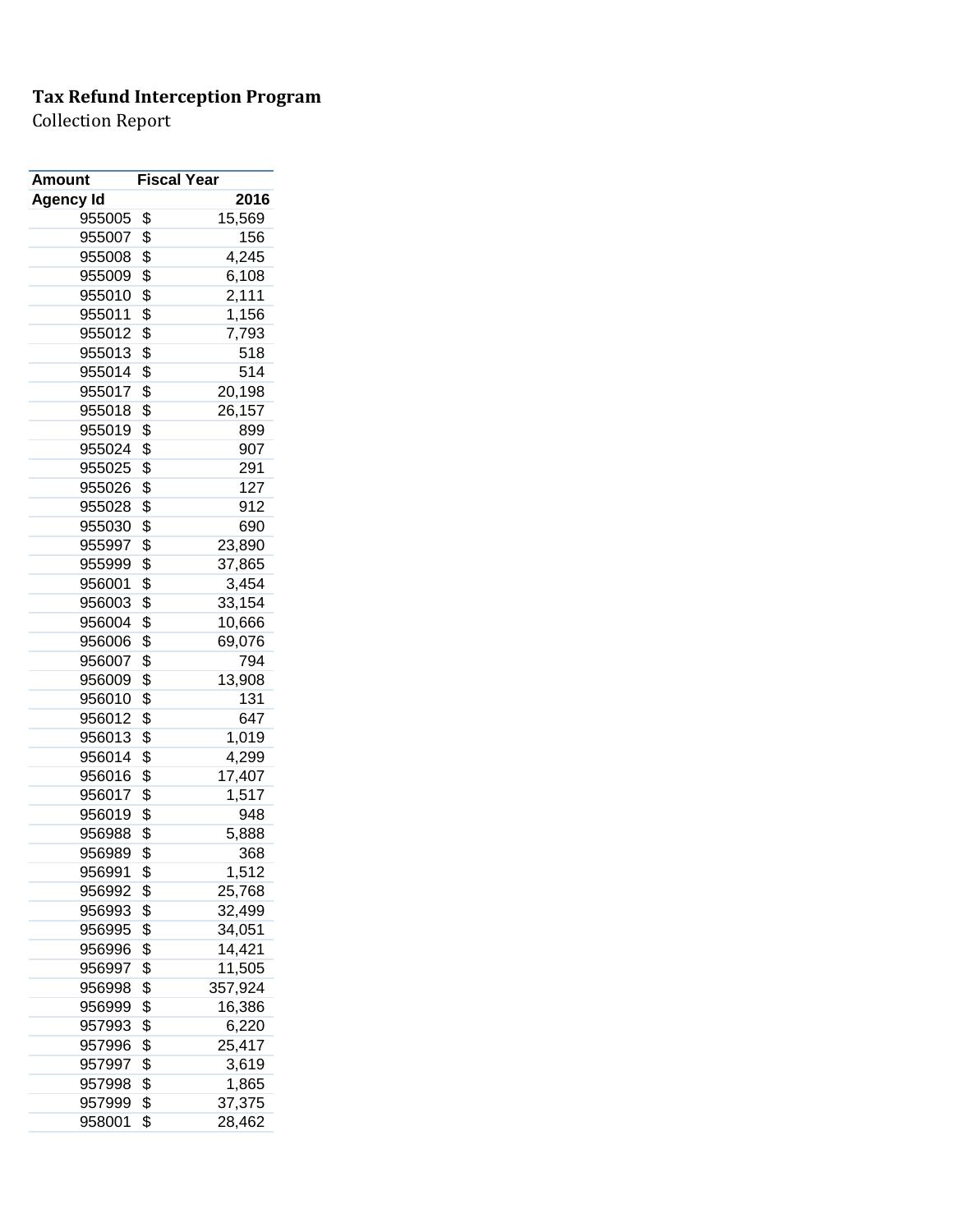| <b>Amount</b>    | <b>Fiscal Year</b> |
|------------------|--------------------|
| <b>Agency Id</b> | 2016               |
| 958002           | \$<br>494          |
| 958005           | \$<br>206          |
| 958006           | \$<br>10,532       |
| 958007           | \$<br>10,636       |
| 958008           | \$<br>297          |
| 958010           | \$<br>2,958        |
| 958011           | \$<br>961          |
| 958012           | \$<br>11,617       |
| 958991           | \$<br>6,769        |
| 958992           | \$<br>1,972        |
| 958993           | \$<br>9,022        |
| 958994           | \$<br>10,254       |
| 958997           | \$<br>726          |
| 958999           | \$<br>113,263      |
| 959001           | \$<br>3,323        |
| 959003           | \$<br>8,993        |
| 959004           | \$<br>1,302        |
| 959007           | \$<br>75,816       |
| 959008           | \$<br>4,076        |
| 959009           | \$<br>55,582       |
| 959010           | \$<br>250          |
| 959012           | \$<br>11,642       |
| 959014           | \$<br>180          |
| 959016           | \$<br>11,125       |
| 959019           | \$<br>4,135        |
| 959991           | \$<br>71           |
| 959993           | \$<br>481          |
| 959994           | \$<br>5,757        |
| 959995           | \$<br>635          |
| 959997           | \$<br>3,438        |
| 959998           | \$<br>211,478      |
| 959999           |                    |
|                  | \$<br>16,773       |
| 960002           | \$<br>1,305        |
| 960005           | \$<br>716          |
| 960998           | \$<br>8,589        |
| 960999           | \$<br>21,765       |
| 961001           | \$<br>794          |
| 961003           | \$<br>2,033        |
| 961006           | \$<br>558          |
| 961995           | \$<br>1,043        |
| 961996           | \$<br>8,096        |
| 961998           | \$<br>2,391        |
| 961999           | \$<br>22,788       |
| 962001           | \$<br>856          |
| 962007           | \$<br>11,111       |
| 962009           | \$<br>913          |
| 962010           | \$<br>10,362       |
| 962011           | \$<br>711          |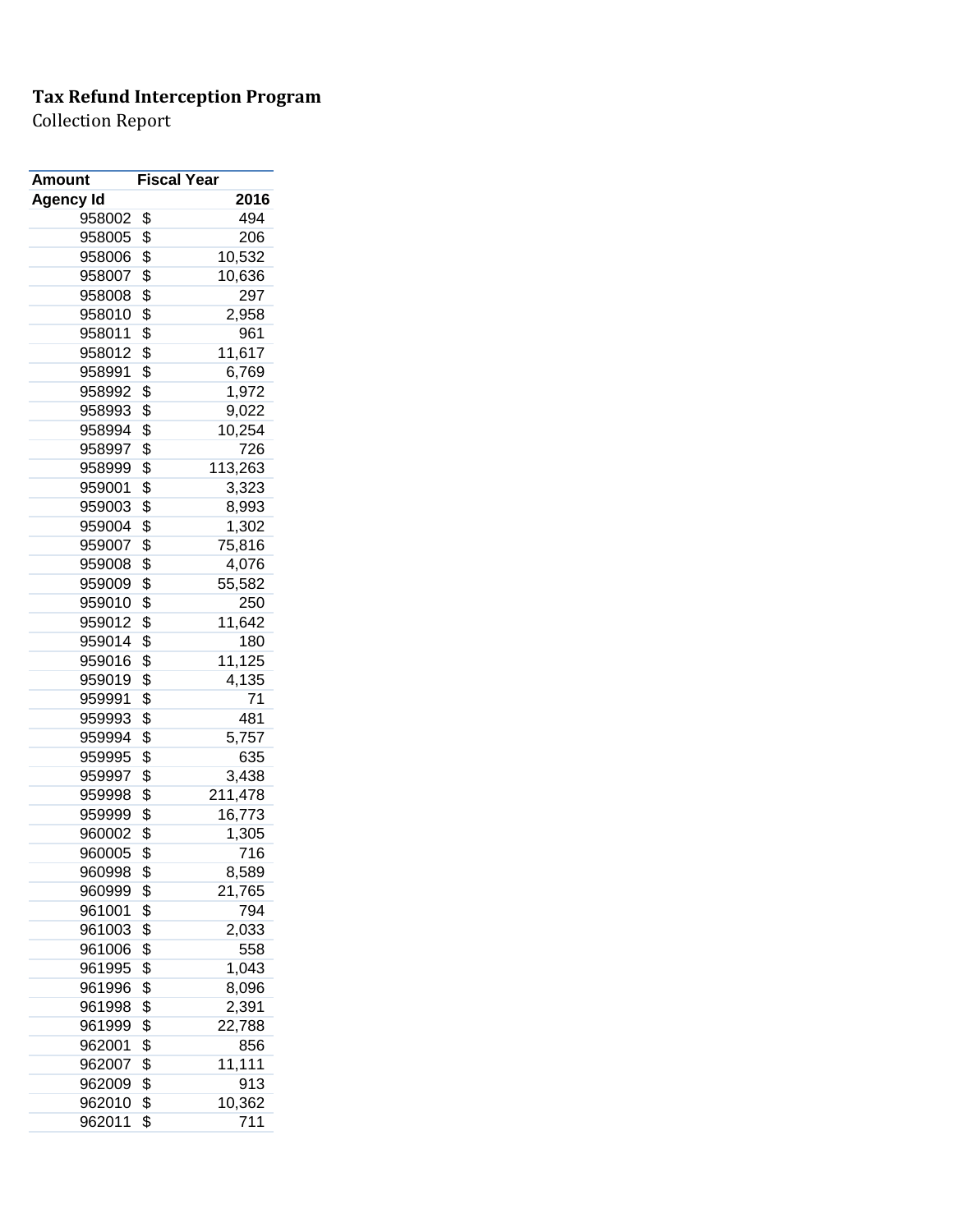| Amount           | <b>Fiscal Year</b> |
|------------------|--------------------|
| <b>Agency Id</b> | 2016               |
| 962997           | \$<br>1,706        |
| 962999           | \$<br>7,869        |
| 963001           | \$<br>293          |
| 963002           | \$<br>635          |
| 963005           | \$<br>2,205        |
| 963998           | \$<br>2,525        |
| 963999           | \$<br>6,791        |
| 964002           | \$<br>293          |
| 964004           | \$<br>20,824       |
| 964005           | \$<br>9,203        |
| 964006           | \$<br>2,366        |
| 964008           | \$<br>496          |
| 964009           | \$<br>1,825        |
| 964010           | \$<br>36,516       |
| 964012           | \$<br>11,537       |
| 964016           | \$<br>2,768        |
| 964017           | \$<br>243          |
| 964018           | \$<br>5,149        |
| 964019           | \$<br>1,621        |
| 964021           | \$<br>295          |
|                  | 4,461              |
| 964023           | \$                 |
| 964024           | \$<br>1,590        |
| 964025           | \$<br>5,723        |
| 964026           | \$<br>1,413        |
| 964027           | \$<br>16,515       |
| 964028           | \$<br>629          |
| 964029           | \$<br>866          |
| 964030           | \$<br>845          |
| 964032           | \$<br>14,311       |
| 964993           | \$<br>3,888        |
| 964994           | \$<br>1,987        |
| 964996           | \$<br>5,815        |
| 964997           | \$<br>20,561       |
| 964998           | \$<br>54,120       |
| 964999           | \$<br>251,267      |
| 965001           | \$<br>16,883       |
| 965002           | \$<br>2,829        |
| 965994           | \$<br>32,602       |
| 965996           | \$<br>1,792        |
| 965997           | \$<br>5,155        |
| 965998           | \$<br>64,834       |
| 965999           | \$<br>1,044        |
| 966002           | \$<br>54,018       |
| 966003           | \$<br>259,741      |
| 966004           | \$<br>5,795        |
| 966007           | \$<br>2,294        |
| 966009           | \$<br>2,487        |
| 966013           | \$<br>70           |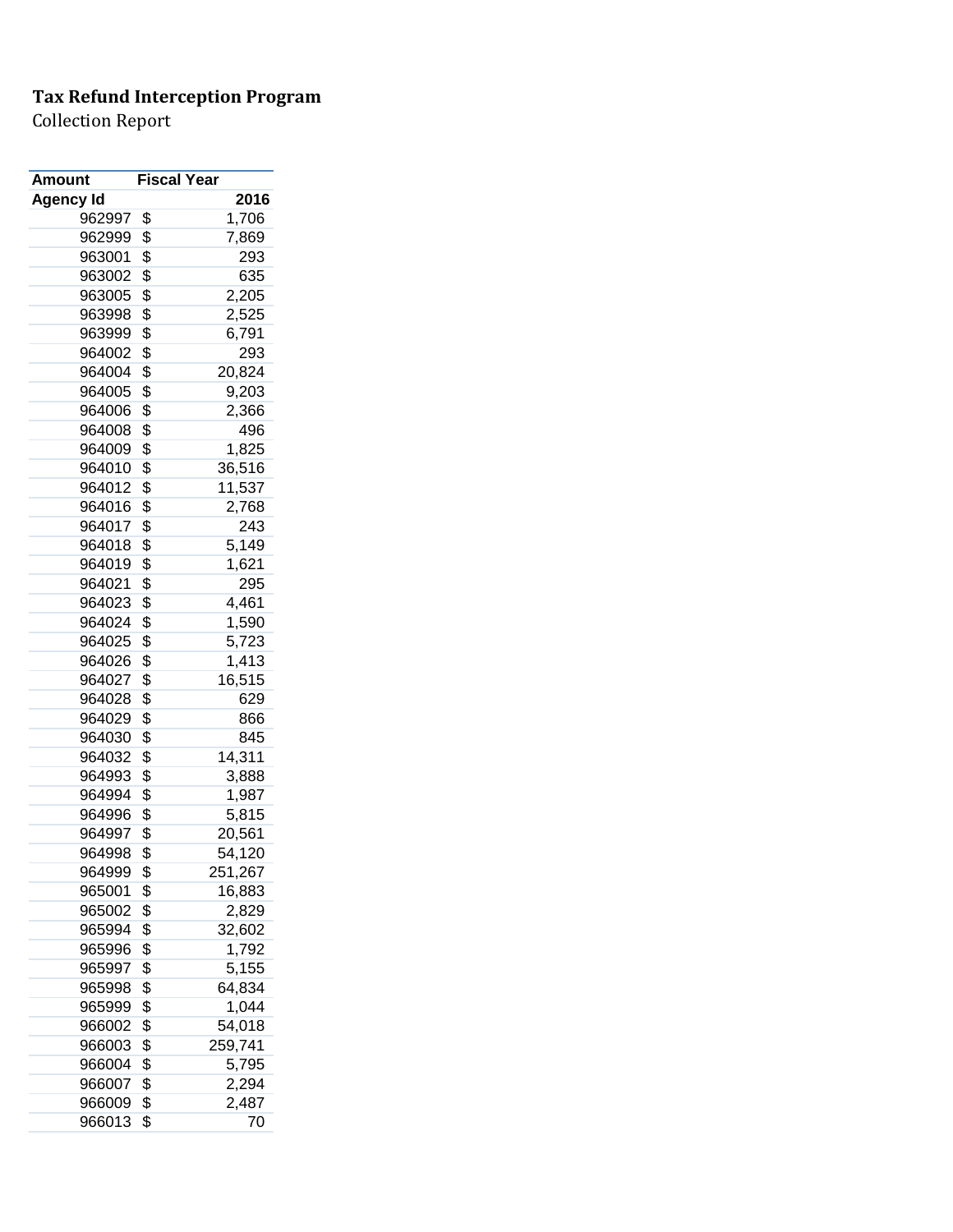| <b>Amount</b>    | <b>Fiscal Year</b> |
|------------------|--------------------|
| <b>Agency Id</b> | 2016               |
| 966016           | \$<br>4,564        |
| 966018           | \$<br>202          |
| 966021           | \$<br>90           |
| 966992           | \$<br>2,058        |
| 966996           | \$<br>4,113        |
| 966997           | \$<br>14,381       |
| 966999           | \$<br>354,685      |
| 967001           | \$<br>22,639       |
| 967004           | \$<br>32,390       |
| 967006           | \$<br>113,829      |
| 967007           | \$<br>3,922        |
| 967010           | \$<br>43,978       |
| 967011           | \$<br>39,248       |
| 967013           | \$<br>460          |
| 967016           | \$<br>2,581        |
| 967017           | \$<br>1,198        |
| 967020           | \$<br>26,720       |
| 967022           | \$<br>31,885       |
| 967024           | \$<br>94,645       |
| 967025           | \$<br>10,207       |
| 967027           | \$<br>14,374       |
| 967028           | \$<br>208          |
| 967029           | \$<br>37,207       |
| 967030           | \$<br>7,476        |
| 967031           | \$<br>8,790        |
| 967033           | \$<br>2,662        |
| 967039           | \$<br>22,578       |
| 967040           | \$<br>11,848       |
| 967043           | \$<br>718          |
| 967044           | \$<br>3,095        |
| 967045           | \$<br>26,247       |
| 967046           | \$<br>1,848        |
| 967047           | \$<br>2,099        |
| 967048           | \$<br>8,605        |
| 967049           | \$<br>125          |
| 967050           | \$<br>16,992       |
| 967051           | \$<br>3,552        |
| 967998           | \$<br>1,391        |
|                  | \$                 |
| 967999           | 1,237,422          |
| 968002           | \$<br>486          |
| 968003           | \$<br>8,468        |
| 968004           | \$<br>12,546       |
| 968005           | \$<br>17,717       |
| 968006           | \$<br>2,698        |
| 968007           | \$<br>555          |
| 968008           | \$<br>961          |
| 968009           | \$<br>201          |
| 968994           | \$<br>5,425        |